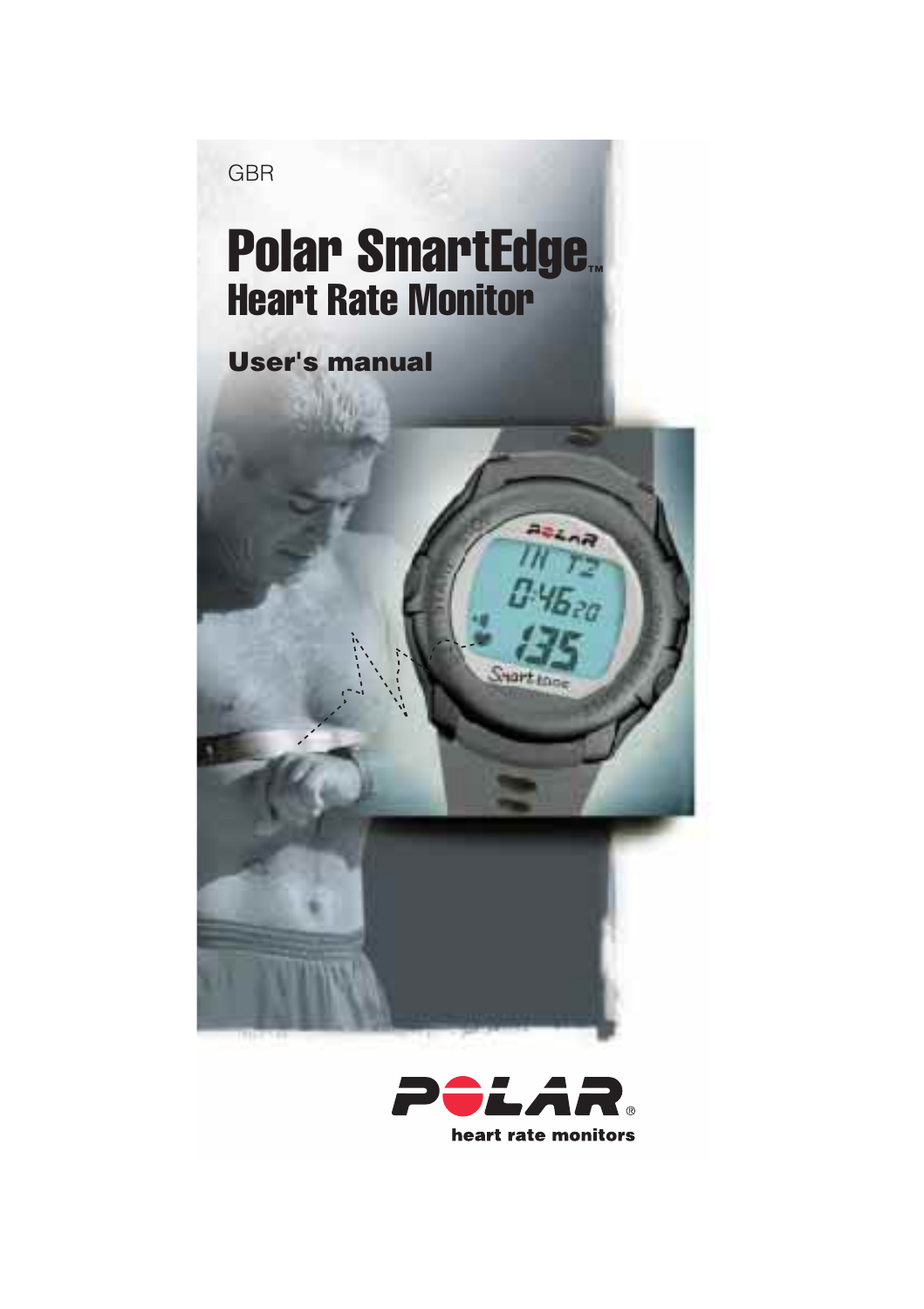

#### **BUTTONS AND THEIR FUNCTIONS**



#### **OWNZONE DETERMINATION**

- 1. Set your age.
- 2. Set the OwnZone function ON.
- 3. Check that the transmitter belt is tight enough and the electrodes are well moistened.
- 4. Start heart rate measurement.
- 5. Start the stopwatch.
- 6. There are five stages in finding your OwnZone. After each stage you hear a long beep which tells you that you should increase your speed slightly. The display shows which stage you are in:

| 1. Walking at very slow pace for 2 min.  | <i>l'    </i>    |
|------------------------------------------|------------------|
| 2. Walking at brisk pace for 2 min.      |                  |
| 3. Walking at very brisk pace for 2 min. | ###              |
| 4. Jogging at slow pace for 2 min.       |                  |
| 5. Running for 2 min.                    | <b>A A A A A</b> |

7. At some point during stages 2-5 you will hear two beeps. Polar SmartEdge has determined your OwnZone!



**press MODE press SET-START-STOP press and hold SET-START-STOP**









**This guide will provide you with the basic information on how to exercise with your Polar Heart Rate Monitor and how to get the maximum benefit from its functions.**

 **Wirelessly and continuously yours,**





- Adjust the strap length snug enough and wet the Polar Coded Transmitter electrodes to ensure flawless heart rate measurement.
- Do not bend or stretch the transmitter.
- Do not operate the buttons of the wrist receiver under water.
- Wash and dry your transmitter regularly after use; never store it wet.
- Keep the Polar Heart Rate Monitor out of extreme cold and heat.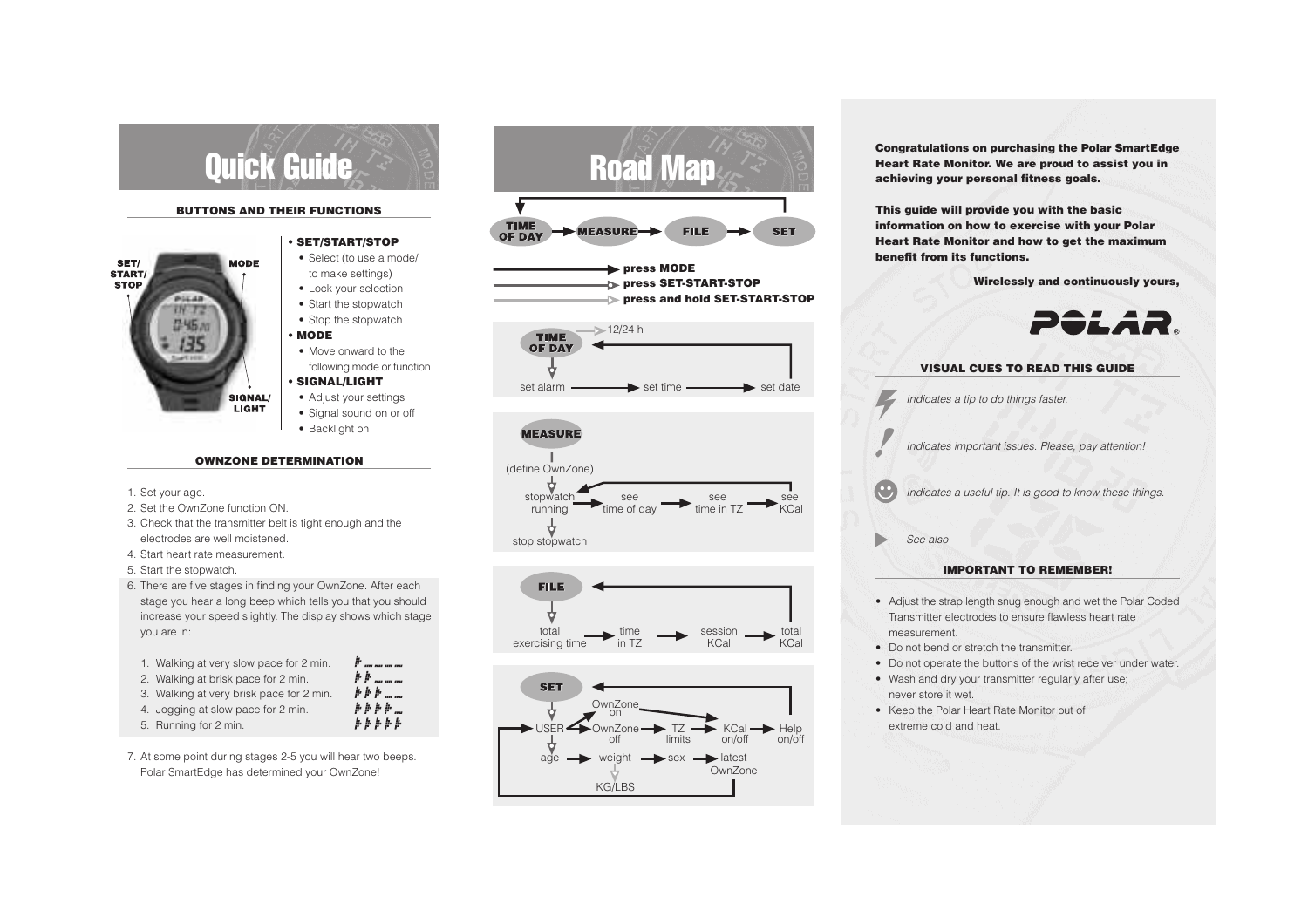## Contents

| Setting user information and measurement options  12 |  |
|------------------------------------------------------|--|
|                                                      |  |
|                                                      |  |
| Manually defined Target Zone limits  15              |  |
|                                                      |  |
|                                                      |  |
|                                                      |  |
|                                                      |  |
|                                                      |  |
|                                                      |  |
| How to use previously determined OwnZone  22         |  |
|                                                      |  |
|                                                      |  |
|                                                      |  |
| Turn the Target Zone sound signal on/off  23         |  |
|                                                      |  |
|                                                      |  |
|                                                      |  |
|                                                      |  |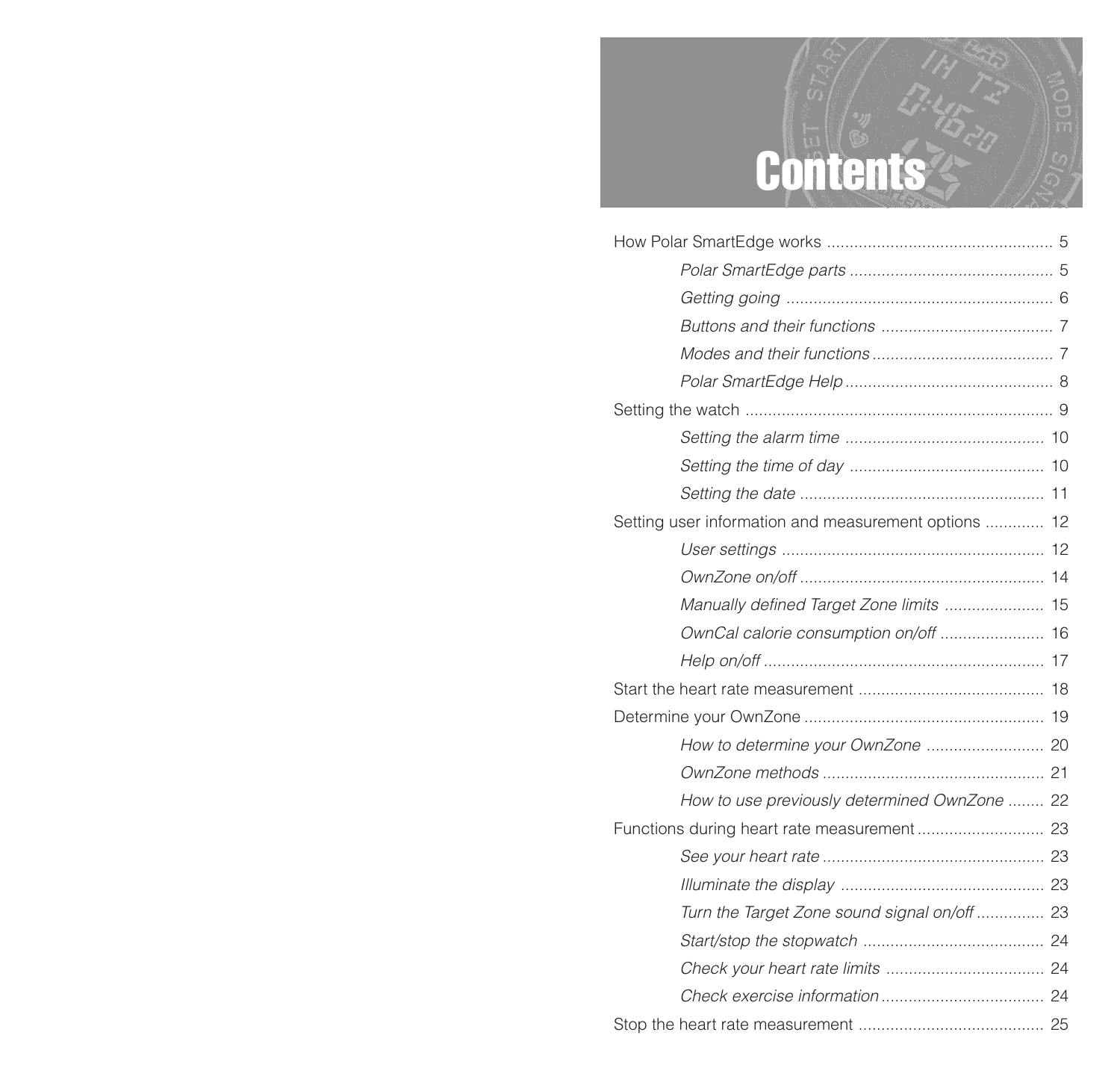| Calorie consumption during the exercise  27       |  |
|---------------------------------------------------|--|
|                                                   |  |
| Exercising with your Polar Heart Rate Monitor  28 |  |
|                                                   |  |
|                                                   |  |
|                                                   |  |
|                                                   |  |
|                                                   |  |
|                                                   |  |
| Classify yourself by level of activity  35        |  |
| Determine your exercise goals  37                 |  |
| Examples of exercise recommendations  37          |  |
|                                                   |  |
|                                                   |  |
|                                                   |  |
|                                                   |  |
|                                                   |  |
|                                                   |  |
|                                                   |  |
|                                                   |  |
|                                                   |  |
|                                                   |  |
|                                                   |  |
|                                                   |  |
|                                                   |  |
|                                                   |  |
|                                                   |  |
|                                                   |  |
|                                                   |  |
|                                                   |  |
|                                                   |  |

## How Polar SmartEdge Works

#### **POLAR SmartEdge PARTS**

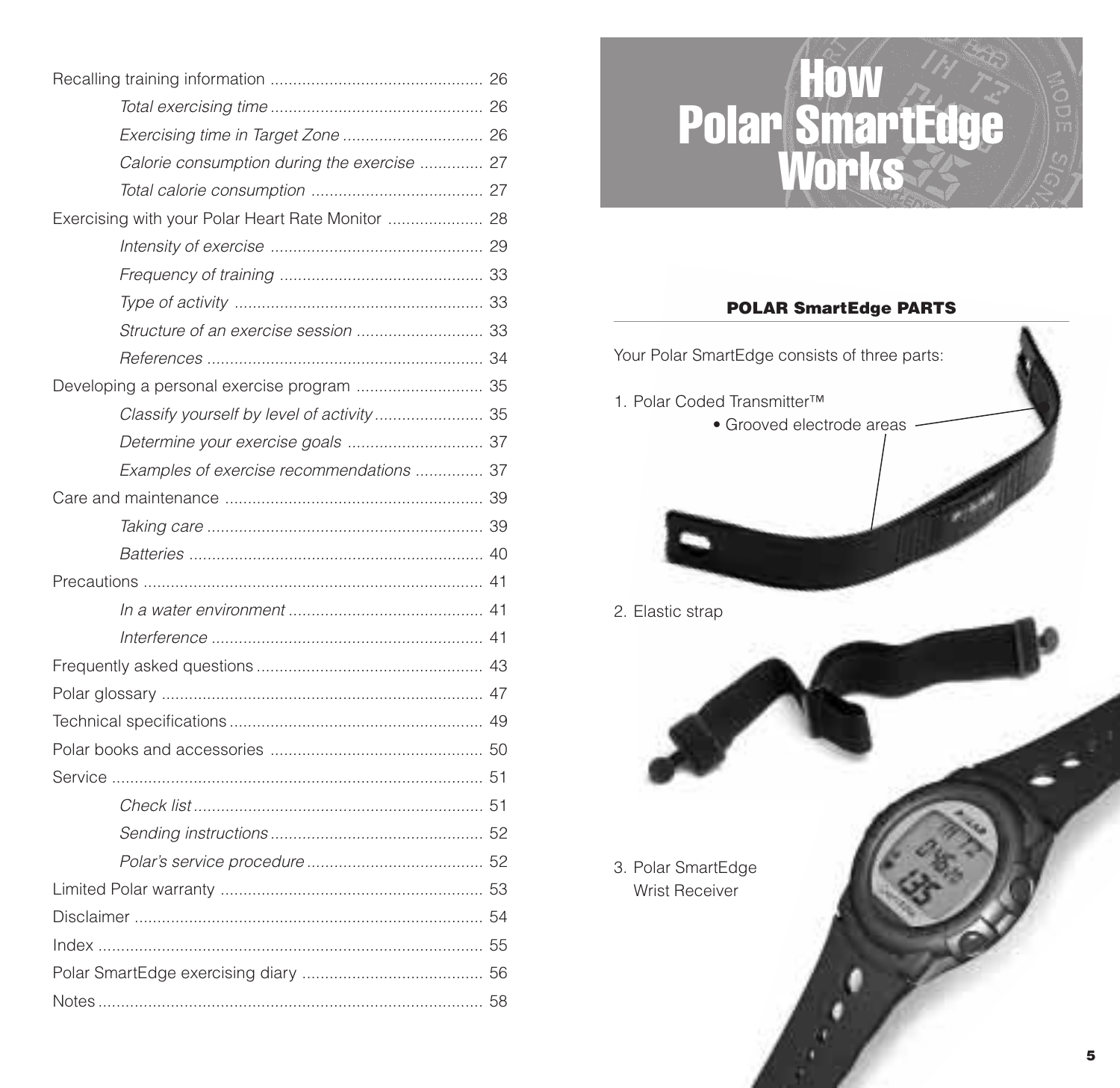#### **GETTING GOING**

#### 1. Attach the Polar CodedTransmitter to the elastic strap.

2. Adjust the strap length to fit snugly and comfortably. Secure the strap around your chest, below the chest muscles. Lock the buckle.

#### 3. Pull the Transmitter offyour chest and **wet the grooved electrode areas on the back** of it.



5. Wear the Wrist Receiver as you would wear an ordinary watch.

Alternatively, if you go biking, you may attach the Wrist Receiver to a Polar Bike Mount. **Polar books and accessories**.Keep the Wrist Receiver within the transmission range (1 metre / 3 feet).

**6**

It is recommended that you wear the Transmitter against your bare skin to ensure flawless operation. However, if you wish to wear the Transmitter over a shirt, moisten the shirt well under the electrodes.

It is important that the electrodes are wet during exercise. After exercising, to preserve the electrodes and battery life:

- 1. Wash the Transmitter carefully with a mild soap water solution.
- 2. Rinse it with pure water.
- 6 and *J<sub>1</sub>* and *La*ndman detector, **7** 3. Dry the Transmitter carefully.









You can move forward to different modes and control theirfunctions by using the three buttons of the Polar SmartEdge. Their principle functions are:



#### • SET/START/STOP

- Activate the displayed mode
- Lock your selection
- Start the stopwatch
- Stop the stopwatch
- MODE
- Move onward to thefollowing mode or function
- SIGNAL/LIGHT
- Adjust your settings
- Signal sound on or off
- Backlight on

#### **MODES AND THEIR FUNCTIONS**

Polar SmartEdge has four main modes: 1. TIME OF DAY

You can use the Polar SmartEdge as an ordinary watch with alarm function. In the Time of Day mode you can

- turn the alarm on/off
- set the alarm time
- set the time of day
- set the date

#### 2. HEART RATE MEASURING

Use the Measure mode during your exercise for measuring heart rate. In this mode you can

- see your heart rate reading
- use the stopwatch
- determine your OwnZone
- •see your exercising limits
- see the time of day
- see the time you have exercised within your Target Zone so far
- see the accumulated calorieconsumption of your exercise session



**BUTTONS AND THEIR FUNCTIONS**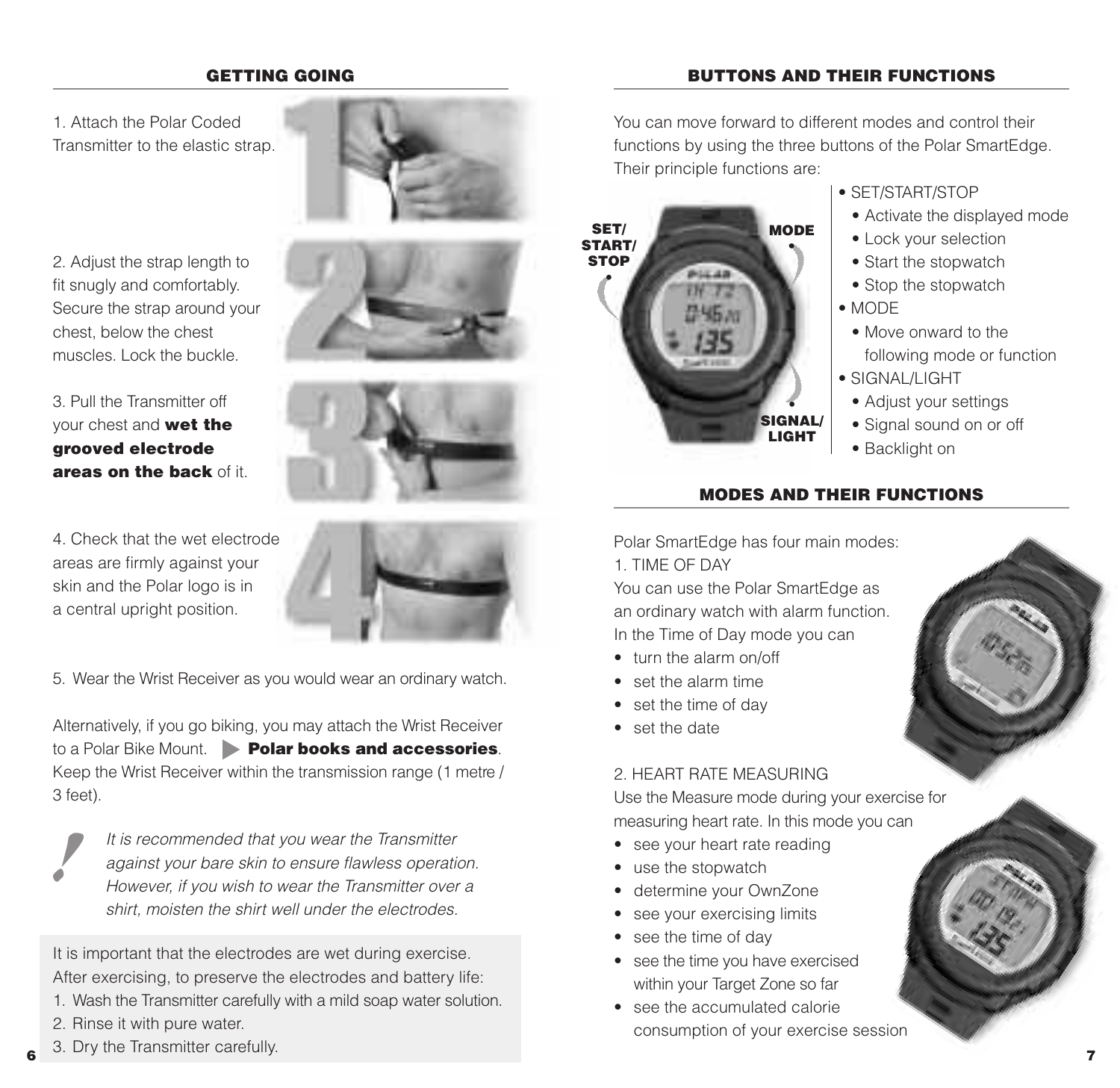#### 3. FILE

Polar SmartEdge saves information on your latest exercise session. In the File modeyou can see the following information:

- total exercising time (TOTAL)
- exercising time spent in your Target Zone (IN TZ)
- OwnCal calorie consumption during the exercise session (KCAL)
- total cumulative calorie consumption starting from the moment you have reset the counter (T.KCAL)



In the Set mode you can define the following information:

- user specific information; age, weight and sex. You also see the limits of your previously determined OwnZone (O.Z.V / O.Z.A)
- Target Zone limits; select whether you want to use your personal OwnZone or determine the valuesfor the Target Zone manually
- OwnCal energy expenditure: select if you want to use this function during exercising
- Help; the Polar SmartEdge guides you with help texts if you turn this function on

#### **POLAR SmartEdge HELP**

Polar SmartEdge guides you with help texts if the Help option is activated. When you begin using the functions and leave the buttons untouchedfor 5 seconds, Polar SmartEdge will assume you need some assistance. It will begin to give you hints on what to do next.





### Setting the Watch



#### **Set the 12/24 h display**

- 1. To activate 12h mode with AM/PM indicator: In the Time of Day mode, press and hold SET/START/STOP for two seconds.
- 2. To activate 24h mode: Press and hold SET/START/STOP again. Release after two seconds.

The chosen time mode is now used in all watch functions.

#### **Starting the settings**

- 1. In the Time of day mode, press SET/START/STOP. ALARM appears in the display. Alarm symbol • starts to flash.
- 2. Go through setting of alarm, time of day and date step by step following the instructions. If you chose 24h mode, ignore the steps to set AM or PM.



If you want to skip some parts and go directly to set a particular watch function, press MODE - move onward.



To return to Time of Day display at any stage of watch settings, press MODE until your display has returned to the Time of Day mode.

You can move on even though some digit is blinking on the display. The latest displayed values will be saved.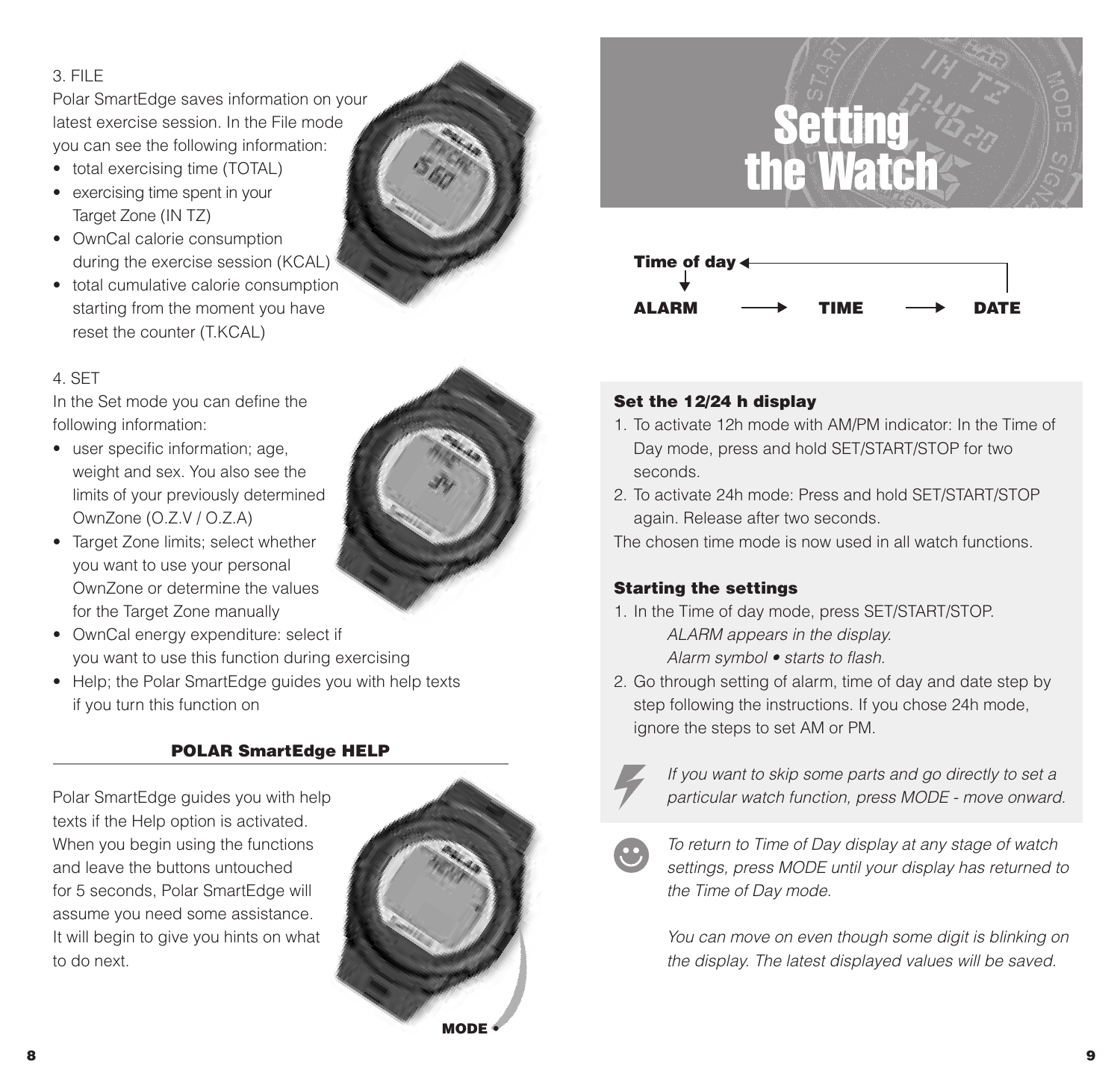#### **SETTING THE ALARM TIME**

- In the Time of Day mode, press SET/START/STOP. Alarm symbol • is flashing.
- 1. Press SIGNAL/LIGHT to select whether you want the alarm on or off.
	- Alarm is on
	- Alarm is off
- 2. Press SET/START/STOP to lock your selection. AM/PM starts to flash. In 24h mode the hours flash **>** step 5
- 3. Press SIGNAL/LIGHT to select AM or PM.
- 4. Press SET/START/STOP to lock your selection. The hours start to flash.
- 5. Press SIGNAL/LIGHT repeatedly to adjust the desired hour.
- 6. Press SET/START/STOP to lock your selection. The tens of minutes start flashing.
- 7. Press SIGNAL/LIGHT repeatedly to adjust the desired tens of minutes.
- 8. Press SET/START/STOP to lock your selection. The minutes start flashing.
- 9. Press SIGNAL/LIGHT repeatedly to adjust the desired minutes. You have gone through the alarm setting function. The minutes are flashing.
- 10. Press MODE and move onward to set the time.



When the alarm sounds, it will remain on for one minute unless you turn it off earlier by pressing any of the three buttons of the wrist receiver.

#### **SETTING THE TIME OF DAY**

AM/PM (In 24h mode the hours) is flashing.

- 1. Press SIGNAL /LIGHT to select AM or PM.
- 2. Press SET/START/STOP to lock your selection. The hours start to flash.
- 3. Press SIGNAL/LIGHT repeatedly to adjust the desired hour.
- 4. Press SET/START/STOP to lock your selection. The tens of minutes start flashing.
- 5. Press SIGNAL/LIGHT repeatedly to adjust the desired tens of minutes.
- 6. Press SET/START/STOP to lock your selection. The seconds go to zero. The minutes start flashing.
- 7. Press SIGNAL/LIGHT repeatedly to adjust the desired minutes.
- 8. Press SET/START/STOP to lock your selection. You have gone through the time setting function. The seconds start running. AM/PM or the hours start flashing.
- 9. Press MODE and move onward to set the date.

#### **SETTING THE DATE**

The date follows the structure YearMonthDay. The digit for the tens of years is flashing.

- 1. Press SIGNAL/LIGHT to adjust the desired value for the tens of years.
- 2. Press SET/START/STOP to lock your selection. The digit for years starts to flash.
- 3. Press SIGNAL/LIGHT to adjust the desired value for the year.
- 4. Press SET/START/STOP to lock your selection. The digit for month starts to flash.
- 5. Press SIGNAL/LIGHT to adjust the desired value for the month.
- 6. Press SET/START/STOP to lock your selection. The digit for day starts to flash.
- 7. Press SIGNAL/LIGHT to adjust the desired value for the day. You have gone through the date setting function. The digit for day is flashing.
- 8. Press MODE and return to the Time of Day mode.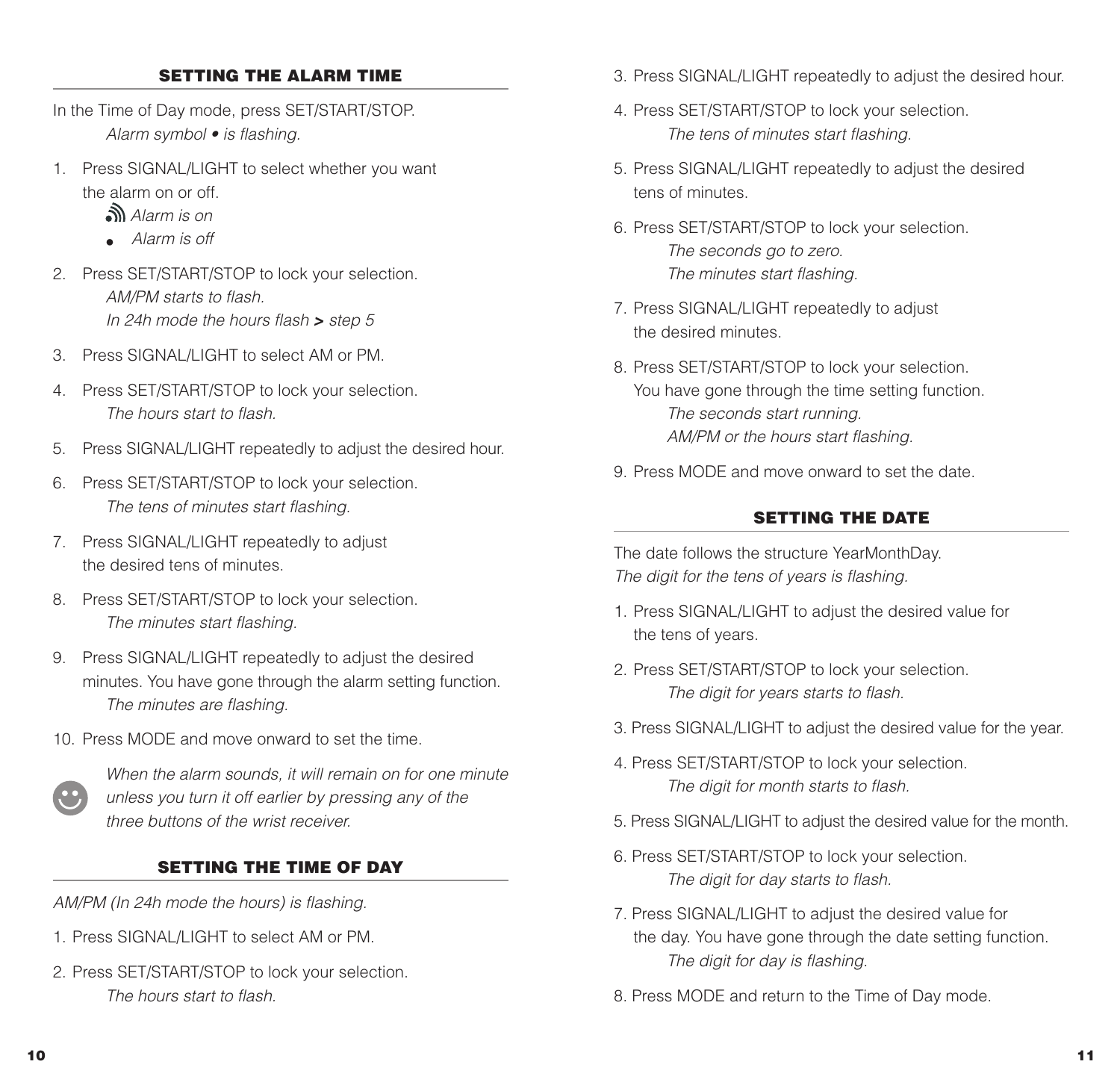### Setting User Information and Measurement Options



In the Set mode you can define your personal user information and determine the options which are used during heart rate measurement.

At any time of the settings you can return to the Set mode by pressing MODE until you see SET on the display.

You can move on even though some digit is blinking on the display. The latest displayed values will be saved.

The settings of user information and measurement options are a prerequisite for the use of Polar SmartEdge's unique OwnZone and OwnCal features.

#### **USER SETTINGS**

Polar SmartEdge needs information about you to calculate your OwnZone and OwnCal calorie consumption.

Begin with the display showing the Time of day.

- 1. Press MODE three times to enter the SET mode.
- 2. Press SET/START/STOP to enter the setting loop. USER is displayed.

#### **Setting age**

- 1. From the display showing USER, press SET/START/STOP to enter the user information loop and to change its settings. AGE appears, the digit for tens of years is flashing.
- 2. Press SIGNAL/LIGHT to adjust the value for tens of years.
- 3. Press SET/START/STOP to lock your selection. The digit for years begins to flash.
- 4. Press SIGNAL/LIGHT to adjust the value for years. You have now set your age.

#### **Setting weight**

1. In the USER setting loop, press MODE to set your weight. KG appears, the digit for hundreds of kilos is flashing.



Select the weight unit between KG and LBS by pressing and holding SET/START/STOP for two seconds.

- 2. Press SIGNAL/LIGHT repeatedly to adjust the value for hundreds of kg/lbs.
- 3. Press SET/START/STOP to lock your selection. The digit for tens of kg/lbs is flashing.
- 4. Press SIGNAL/LIGHT to adjust the value for tens of kg/lbs.
- 5. Press SET/START/STOP to lock your selection. The unit for kg/lbs is flashing.
- 6. Press SIGNAL/LIGHT to adjust the unit value for kg/lbs. You have now set your weight.

#### **Setting sex**

- 1. In the USER setting loop, press MODE again to set your sex. SEX appears, MALE is flashing.
- 2. Press SIGNAL/LIGHT to select the right sex.

You have now set all necessary user information.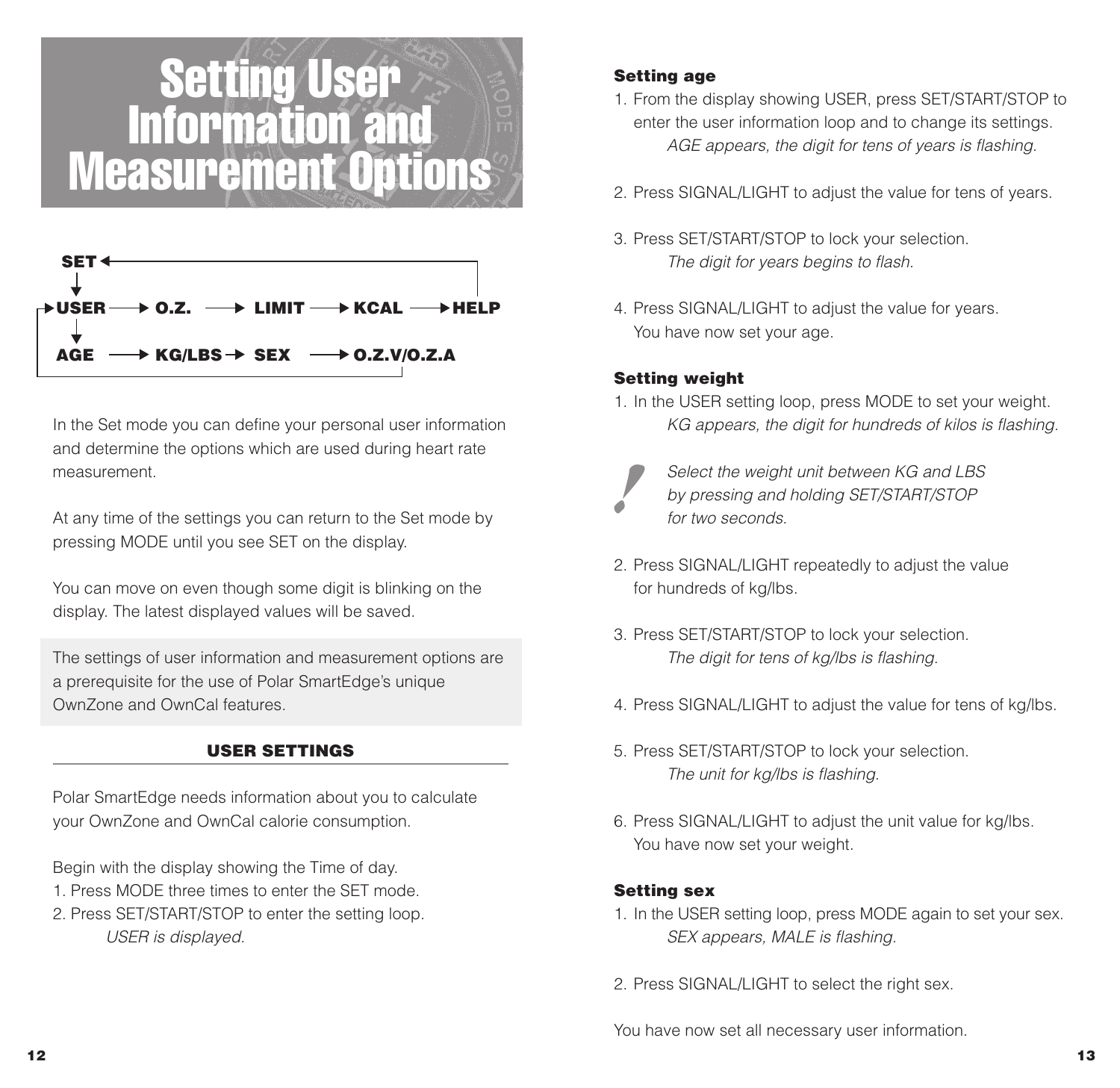#### **See your latest OwnZone**

In the user information loop you can see the latest OwnZone which Polar SmartEdge has determined for you. This is readonly information, you cannot change the values manually.

To see your latest OwnZone heart rate limits proceed as follows:

- 1. From the display showing USER, press SET/START/STOP to enter the user information loop.
- 2. Press MODE until O.Z.V or O.Z.A and the corresponding heart rate readings appear on the display.

O.Z.V=Indicates OwnZone heart rate limitsbased on your heart rate variability. O.Z.A=Indicates OwnZone heart rate limitsbased on your age.

3. Press MODE to move onward.

Reset the latest OwnZone heart rate limits based on your heart rate variability as follows:

- 1. From the display showing USER, press SET/START/STOP to enter the AGE display.
- 2. Readjust your age by pressing SIGNAL/LIGHT. Heart rate limits based on your age are displayed on the OwnZone heart rate limits display.

#### **TURNING OWNZONE ON/OFF**

Select whether you want to use the OwnZone option. Alternatively, you can set the Target Zone limits manually yourself.

- 1. Begin with the display showing SET. Press SET/START/STOP to enter the setting loop. USER is displayed.
- 2. Press MODE to move onward in the setting loop. O.Z. is displayed ON or OFF is flashing.

3. Press SIGNAL/LIGHT to select ON or OFF.

- ON You can determine your OwnZone each time you start exercising and use the OwnZone limits to guide your exertion level.
- OFF The OwnZone function is off and you can set the Target Zone limits manually.



Age must be entered before the OwnZone feature can be used. Polar SmartEdge prompts USER? if your age is missing.

#### **MANUALLY DEFINING YOUR TARGET ZONE LIMITS**

If you choose not to use the OwnZone function, you may want to manually enter a Target Zone.

- 1. Begin with the display showing SET. Press SET/START/STOP to enter the setting loop. USER is displayed.
- 2. Press MODE to move onward in the setting loop. O.Z. is displayed. ON/OFF is flashing.
- 3. Press SIGNAL/LIGHT to select OFF for OwnZone.
- 4. Press MODE to move onward to user-definedTarget Zone limits. LIMIT is displayed. The upper and lower limit values are flashing.
- 5. Press SET/START/STOP to start setting the Target Zone limits. The upper limit value flashes and is ready to be adjusted.
- 6. Press SIGNAL/LIGHT to adjust the value.



The digits run faster if you press and hold the SIGNAL/ LIGHT button. Release the button at the desired value.

7. Press SET/START/STOP to lock your selection. The lower limit reading starts to flash.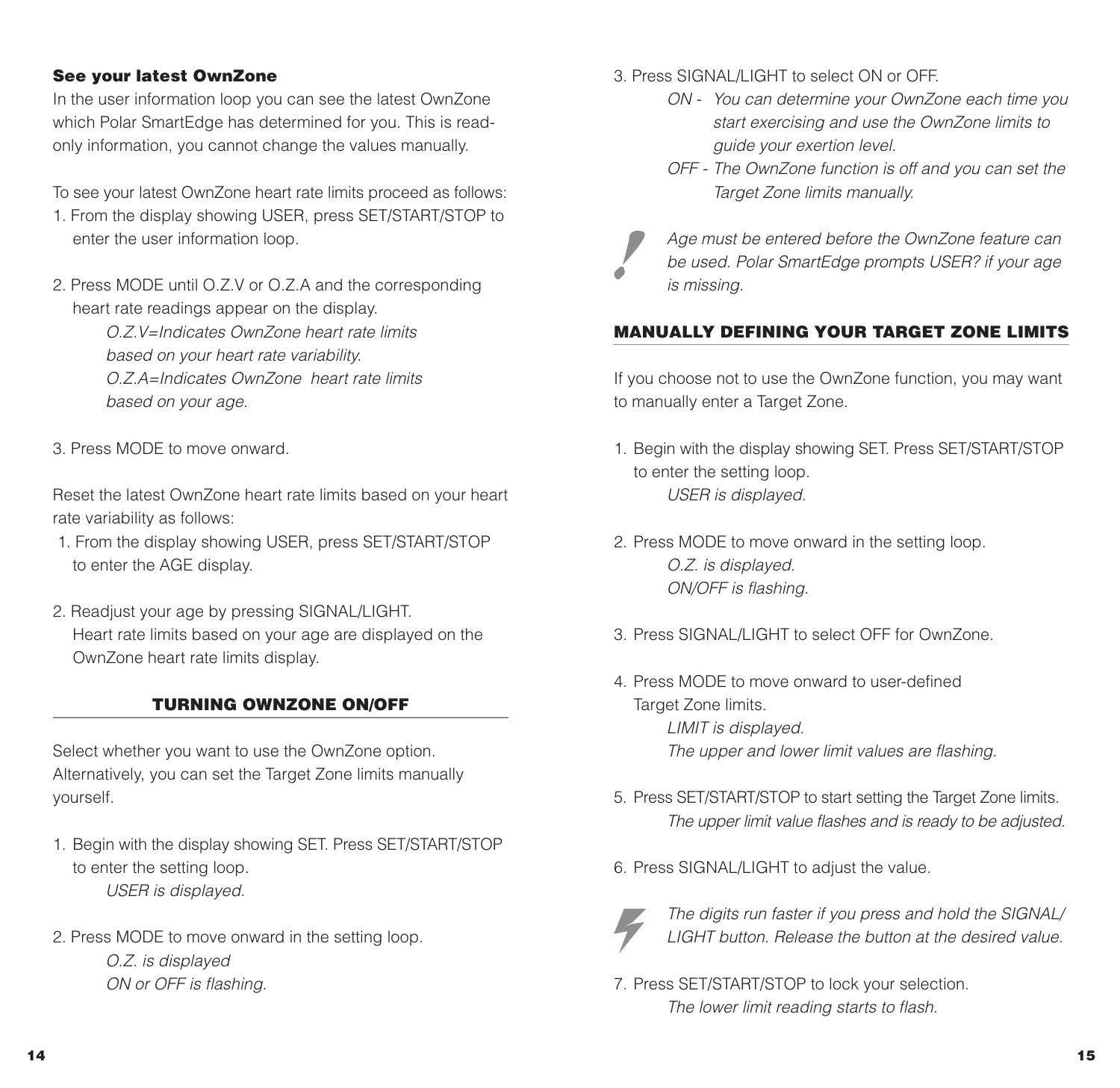- 8. Press SIGNAL/LIGHT to adjust the correct value.
- 9. You have now manually set your Target Zone limits. Press MODE to move onward.Both limits are flashing.



The highest possible value for the upper limit is 240. When the lower limit reaches the upper limit value, the lower limit will be reset to 10, the lowest possible setting.

#### **TURNING THE OWNCALCALORIE CONSUMPTION ON/OFF**

- 1. Begin with the display showing SET. Press SET/START/STOP to enter the setting loop. USER is displayed.
- 2. Press MODE to move onward in the setting loop until you come to the OwnCal calorie consumption option. KCAL is displayed, ON or OFF is flashing.
- 3. Press SIGNAL/LIGHT to select whether you want the calorie consumption count to be ON or OFF.
- 4. Press MODE to move onward.

Your weight and sex must be determined before the OwnCal feature can be used. Polar SmartEdge prompts USER? if necessary user information is missing.

Polar SmartEdge calculates your energy expenditure based on gender, body weight and heart rate. If you exercise with your OwnZone, the calorie calculation starts when your heart rate is above the determined lower limit. This determined limitis lower OwnZone heart rate limit minus 5 heart beats. If you have chosen to exercise with your manually defined Target Zone limits, the OwnCal calorie calculation starts from the heart rate value of 100 bpm.

The higher the heart rate, the faster the energy expenditure accumulation. Energy expenditure depends on body weight; the heavier the weight the higher the energy expenditure.

The energy expenditure measurement with Polar SmartEdge Heart Rate Monitor is most accurate in continuous activitiessuch as walking, cycling and jogging.

Polar SmartEdge shows the energy expenditure of your latest exercise session as well as the cumulative total energy expenditure value in kilocalories (kcal). **Recalling training information.** 1 kilocalorie (kcal or Calorie) = 1000 calories (cal).

In health-related exercise sessions the recommendation forthe target energy expenditure for a single exercise session is 150 kcal and for weekly accumulation 1000 kcal (Physical Activity and Health: A Report of the Surgeon General, 1996). For a fitness exerciser the corresponding recommendations are 300 and 1500 - 2000 kilocalories.

#### **ACTIVATING THE HELP ON/OFF**

Polar SmartEdge has English help texts. When you are familiar with the product and do not need the Help, you can disable it.

- 1. Begin with the display showing SET. Press SET/START/STOP to enter the setting loop. USER is displayed.
- 2. Press MODE to move onward in the setting loop until you come to the Help function. HELP is displayed, ON or OFF is flashing.
- 3. Press SIGNAL/LIGHT to set the help ON or OFF.

To see the meaning of the help texts **Polar glossary**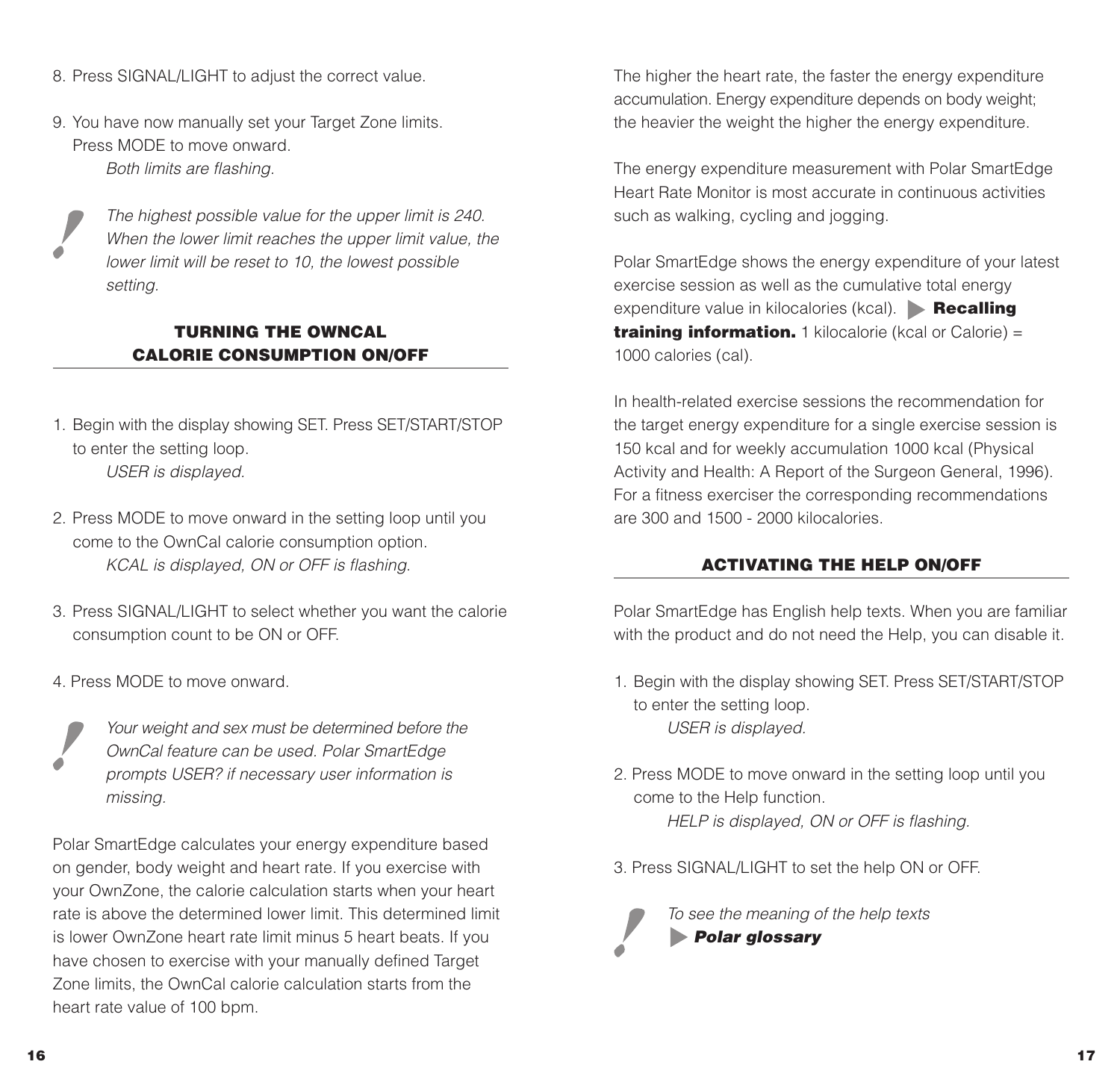

- 1. Wear the Polar Coded Transmitter and the Polar SmartEdge wrist receiver as described in the chapter **Getting going**.
- 2. To make sure that the code search will be successful:
	- Keep the wrist receiver within 1 metre / 3 feet of your transmitter
	- Check that you are not near to other people with heart rate monitors, high voltage power lines, televisions, mobile phones, cars, exercise equipment etc.
- 3. Begin with display showing Time of day.
- 4. Press MODE to enter the MEASURE mode.
	- $\bigcap$  A heart shaped frame appears. The wrist receiver starts searching for coded transmission for max. 15 seconds.
	- Heart rate measurement commences and the heart symbol inside the frame starts flashing. Your heart rate reading (in beats per minute) appears in the display.

If the code search was not successful, the frame around the heart symbol will disappear after 15 seconds. Go back to step 2 to repeat the code search.

If you still do not succeed in code searching, but your heart rate is displayed and the heart symbol without a frame is flashing, you can start exercising but your wrist receiver may become disturbed by other heart rate monitors.

- 5. Start the stopwatch by pressing SET/START/STOP. Stopwatch starts running and you hear a long beep. Automatic recording begins. Determining your OwnZone begins if you have set the option on.
- 6. You can now start your warmup with your Polar SmartEdge.



Polar SmartEdge is able to determine the individual training heart rate zone for you. This exercise zone is called your OwnZone (O.Z.).

For most adults, OwnZone corresponds to 65-85 % of the maximum heart rate. OwnZone is suitable for cardiovasculartraining either for health-related or fitness improvement purposes.

OwnZone works well for those whose goal is weight control via physical activity and exercise, because the OwnZone intensity corresponds to intensity from "light to moderate" to "moderate". Exercise of this intensity level can be conducted for extended periods safely and often and yields the best results for weight loss.

The OwnZone can be found during a warmup period of an exercise session lasting 2-10 minutes.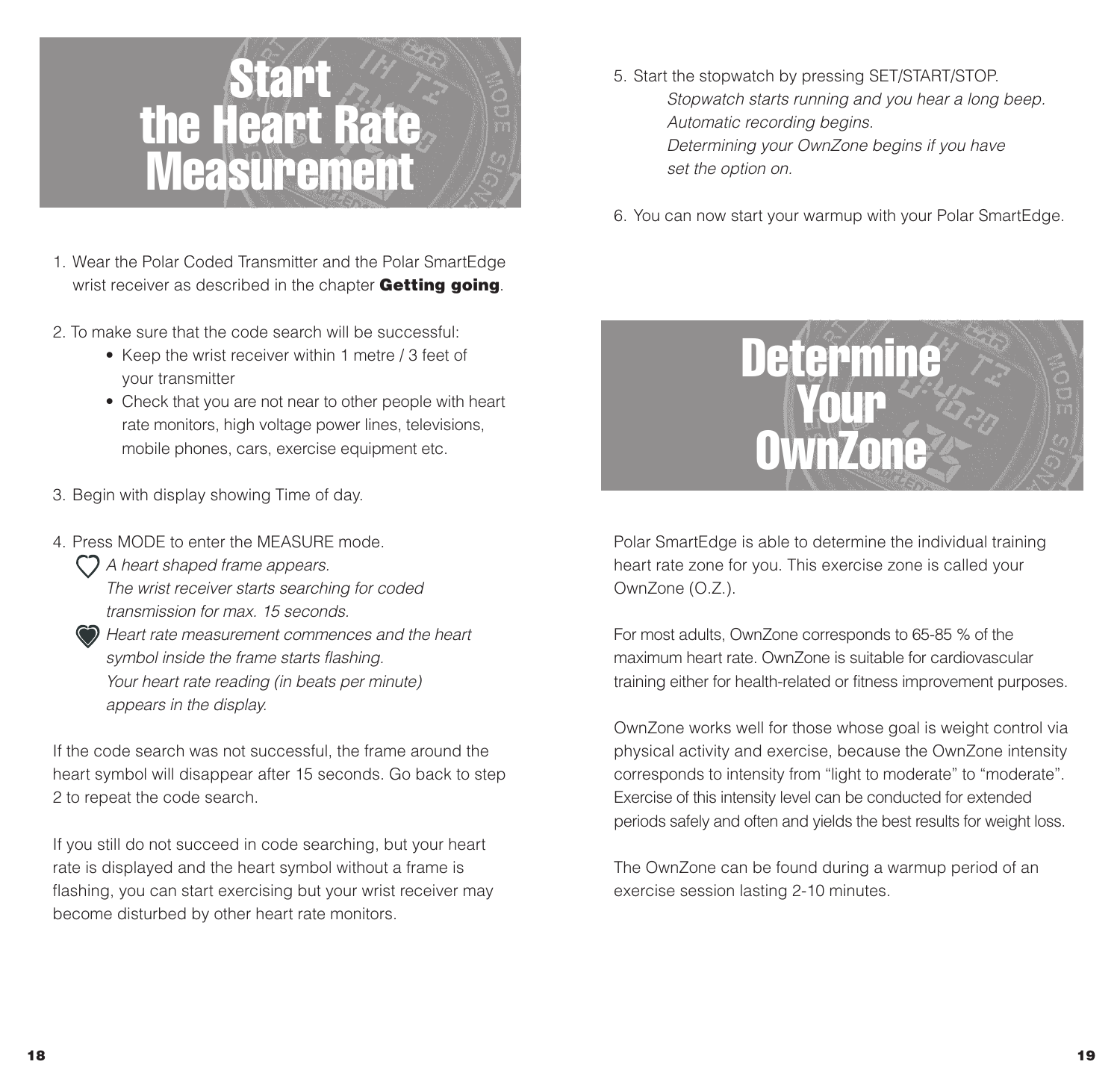#### **HOW TO DETERMINE YOUR OWNZONE**

OwnZone is easiest determined by walking and jogging as instructed below. However, you are able to find your OwnZone with other exercise modes as well, e.g. exercising with a stationary bike. The principle is that you start exercising very slowly with light intensity and gradually increase your heart rate.

- 1. Check that you have set your personal user information correctly.
- 2. Because the heart rate variability measurement needs every heart beat to be picked up properly, make sure that the transmitter belt is tight enough and the electrodes well moistened. Moisturizing cream can be used to improve the contact.
- 3. Check that you have the OwnZone function ON.
- 4. Start the heart rate measurement as described earlier.
- 5. Start the stopwatch.

 $\mathbf{F}$   $\mathbf{m}$   $\mathbf{m}$   $\mathbf{m}$  appears in the display. Stopwatch starts running.

6. There are five stages in finding your OwnZone. After each stage you hear a long beep which tells you that you should increase your speed slightly. The display shows which stage you are in:

> 1 . . . . . . . . .  $k \not\vdash k \dots$ *h h h h ..*. *.....*

- 1. Walking at very slow pace for 2 min.
- 2. Walking at brisk pace for 2 min.
- 3. Walking at very brisk pace for 2 min.
- 4. Jogging at slow pace for 2 min.
- 5. Running for 2 min.

7. At some point during the stages 2 - 5 you hear two beeps. This indicates that Polar SmartEdge has determined your exercising limits and you can continue your exercising.

> The determined heart rate limits are displayed for a few seconds.



You can recall the limits onto the display by bringing the watch close to the Transmitter.

If needed you can reset the stopwatch to zero and restart OwnZone determination:

- 1. Stop the OwnZone determination by pressing SET/START/STOP. Heart rate limits for your previously determined OwnZone appear on the display.
- 2. Stop the stopwatch by pressing SET/START/STOP.
- 3. To reset the stopwatch press and hold SET/START/STOP for 2 seconds.
- 4. To restart the stopwatch press SET/START/STOP.

You can turn the OwnZone timing signals off by pressing and holding SIGNAL/LIGHT for two seconds before starting the OwnZone determination. However you will hear two long beep signals at the time Polar SmartEdge has determined your OwnZone heart rate limits.

#### **OWNZONE METHODS**

Polar SmartEdge uses multiple methods for determining your safe OwnZone. The primary method is to measure and analyse the heart rate variability and thereby determine the most individual and current parameters.

If your heart rate exceeds the safety limit during the determination, Polar SmartEdge picks up your latest OwnZone definition based on heart rate variability. Alternatively, if there is no previous determination in memory, Polar SmartEdge will automatically calculate Target Zone limits which are based on your age predicted maximum heart rate. These methods ensure the safest possible exercising zone determination for you.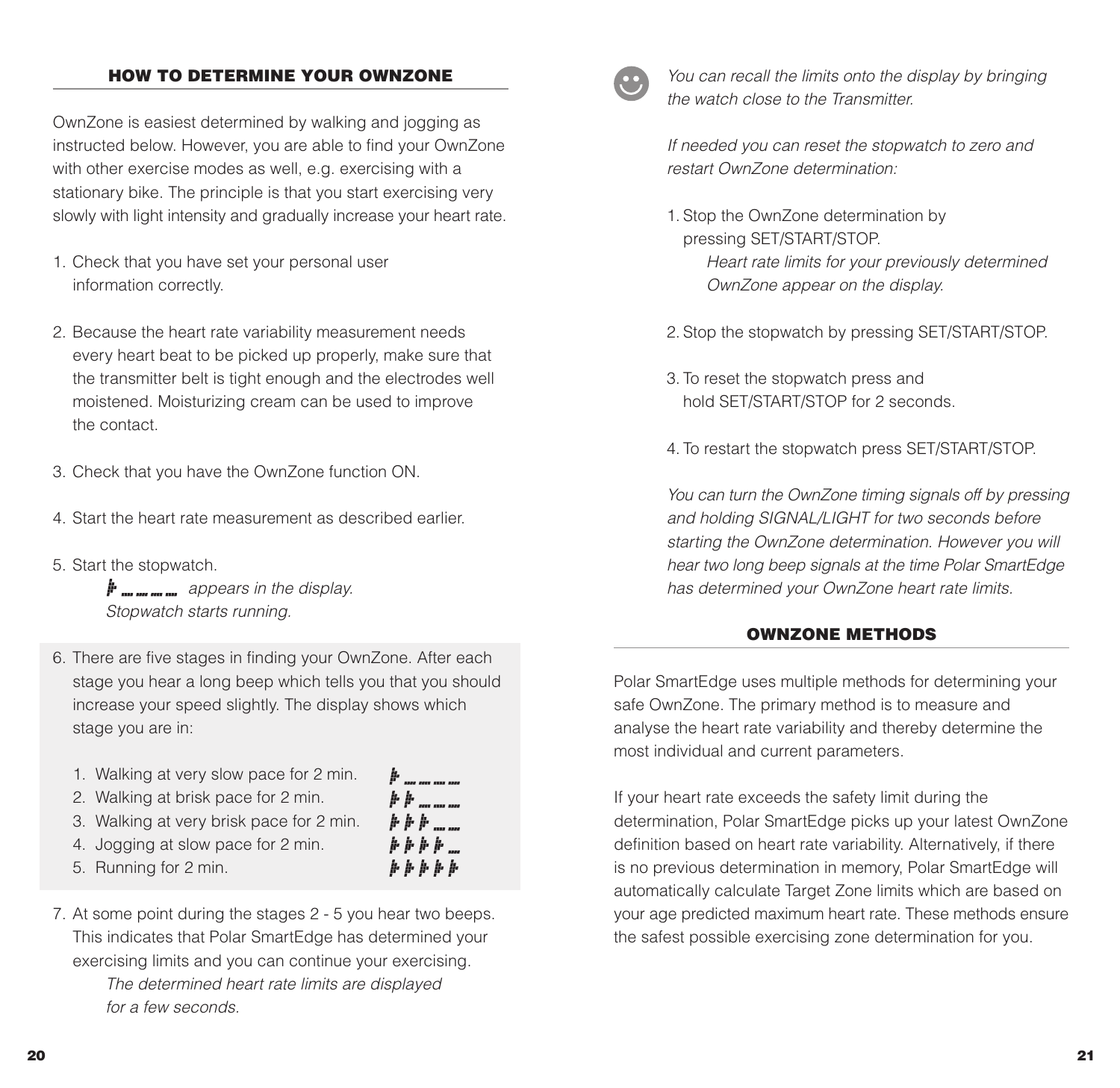The method used in defining the exercising Target Zone is indicated after the two beeps as follows:

- 1. O.Z.V (OwnZone Variability) and the currently determined OwnZone limits appear on the illuminated display.
- 2. O.Z.L (OwnZone Latest) and your previously determined OwnZone limits appear on the illuminated display.
- 3. O.Z.A (OwnZone Age) and your age-predicted heart rate limits appear on the illuminated display.

#### **HOW TO USE PREVIOUSLY DETERMINEDOWNZONE**

Every time you start the stopwatch and have the OwnZone option on, Polar SmartEdge starts finding your OwnZone. It is recommended to determine your OwnZone for every exercise session separately. At least it should always be performed when changing exercise environment, exercise mode or if you have abnormal feelings about your physiological state when starting the exercise.

However, you can choose to exercise with the latest OwnZone limits in case you are not willing to start the process of redefining your OwnZone.

- 1. Start the heart rate measurement and stopwatch as usual.  $\mathbf{F}$   $\mathbf{m}$   $\mathbf{m}$   $\mathbf{m}$  appears on the display.
- 2. Press SET/START/STOP. Polar SmartEdge starts using your latest determined OwnZone.

O.Z.L and the values for your previously determined OwnZone appear momentarily on the illuminated display.

In case there is no previously determined OwnZone in memory, Polar SmartEdge starts using your age predicted exercising limits.

**22**

 **23**on the illuminated display.O.Z.A and your age-predicted heart rate limits appear

### Functions during Heart Rate **Measurement**



#### **SEE YOUR HEART RATE**

You can see your heart rate in beats per minute. A flashing heart symbol indicates an ongoing heart rate measurement. The inner heart symbol flashes at the pace of your heart. The outline indicates that the heart rate reception is coded.

#### **ILLUMINATE THE DISPLAY**

Press SIGNAL/LIGHT. Backlight is activated for a few seconds.

#### **TURN THE TARGET ZONE SOUND SIGNAL ON/OFF**

When the Target Zone sound symbol appears in the display, you will hear an alarm sound with each heart beat if you go above the Upper Limit or below the Lower Limit of your Target Zone. Press and hold SIGNAL/LIGHT for 2 seconds to turn the Target Zone sound signal on and off.

Target Zone sound signal is on

A flashing heart rate reading also informs you of being outside your Target Zone.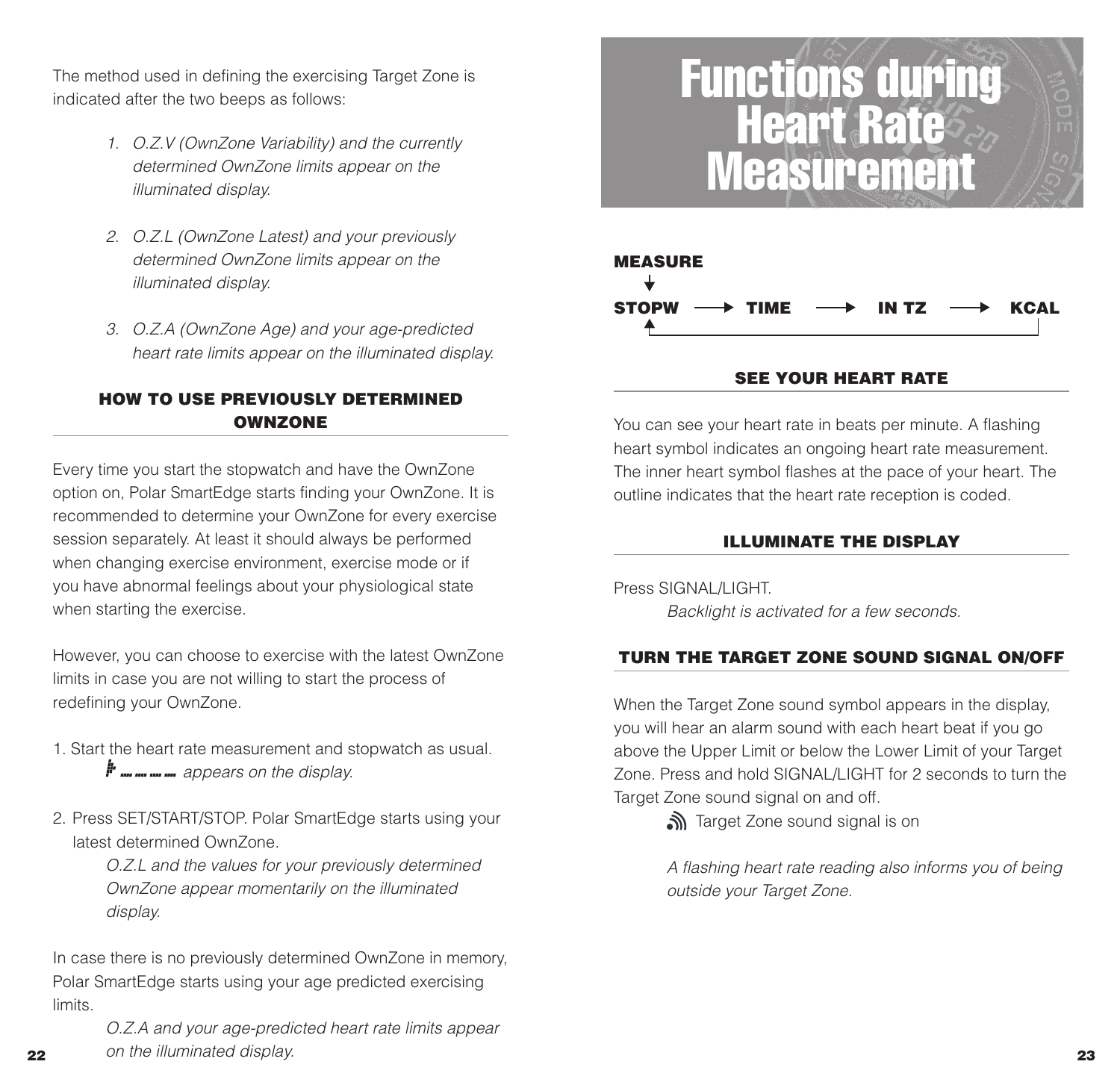#### **START/STOP THE STOPWATCH**

Press SET/START/STOP to start/stop the stopwatch.

**The elapsed exercising time, time within the Target Zone, calorie consumption during the exercise and the increment for the cumulative calorieconsumption will be stored only when the stopwatch is running.**

You can pause the stopwatch by pressing SET/START/STOP. Repressing it will restart the stopwatch and the above calculations.

To reset the stopwatch to zero:

- 1. Stop the stopwatch.
- 2. Press and hold SET/START/STOP for two seconds.

#### **CHECK YOUR HEART RATE LIMITS**

While exercising you don't have to press any button to check the heart rate limits you are using. Just bring the wrist receiver up to your chest near the Transmitter's Polar logo.

> The current exercising zone values and backlight will be on for a few seconds.

#### **CHECK EXERCISE INFORMATION**

The following information is available by pressing MODE when STOPW is displayed:

- 1. Press MODE once for **time of day**. TIME and the time of day appear on the display.
- 2. Press MODE twice for **time spent in Target Zone** during exercise to that point.

IN TZ and the time spent in the Target Zone during the exercise session are displayed.

3. Press MODE three times for **calorie consumption** during exercise to that point.

> KCAL and the calorie consumption during the exercise up to that moment are displayed.



The calorie consumption feature must be set on to be able to see the KCAL display.

4. Press MODE to return to the **stopwatch** display.



- 1. Press SET/START/STOP to stop the stopwatch. The stopwatch stops. You hear two long beeps. Heart rate measurement without exercising limits or calorie calculation continues.
- 2. Press MODE and leave the Measure mode.Heart rate measurement stops. You enter the File mode and are able to recall your exercise information.

The SmartEdge receiver turns itself into Time of Day mode within 5 minutes in case you forget to quit the heart rate measuring mode after having stopped the stopwatch and taken the Transmitter off your chest.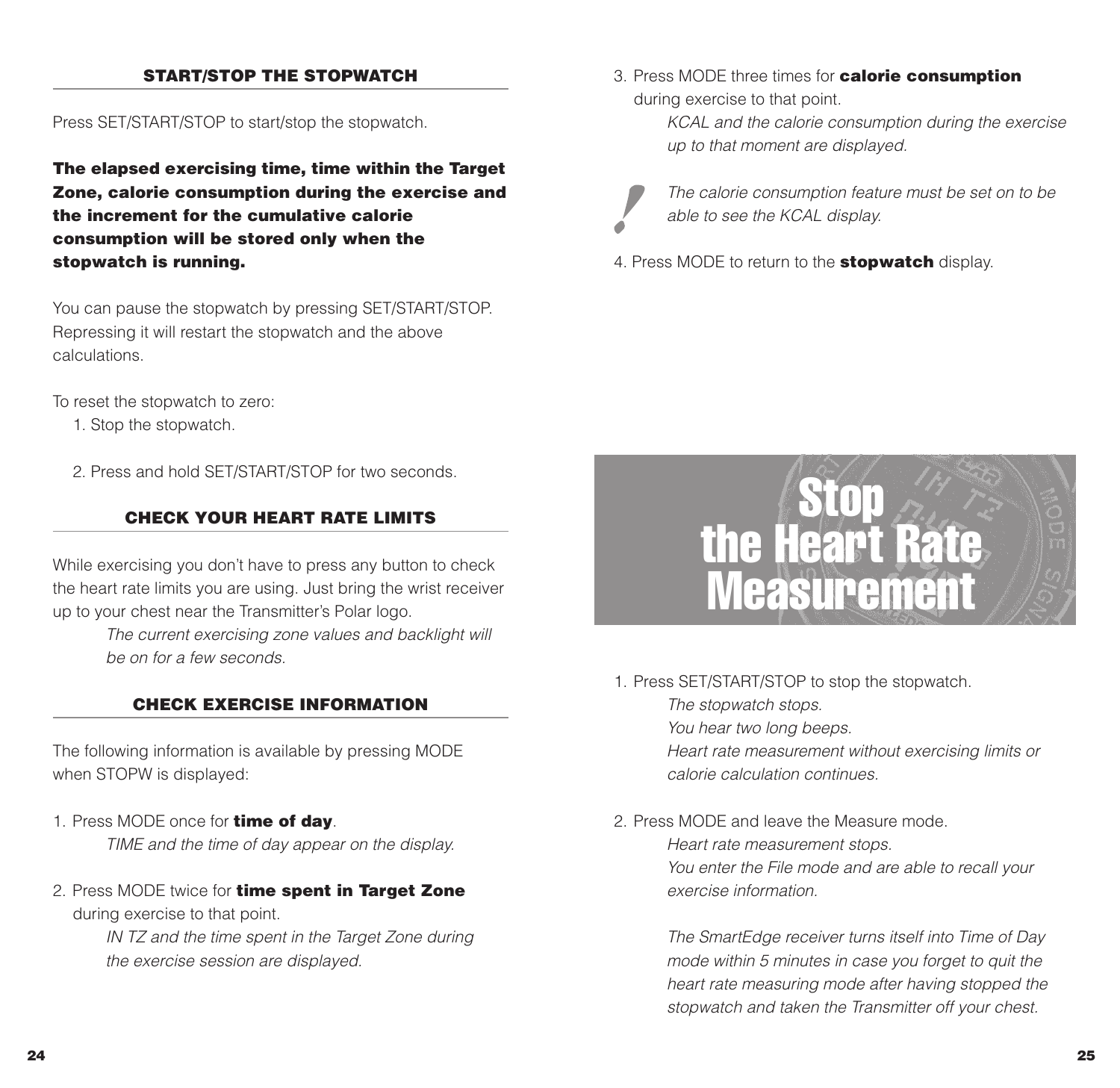



Your latest training information is in the memory of the Polar SmartEdge until the next time you start the stopwatch. Then your previous training information will be replaced by the new one. Polar SmartEdge saves only one compiled training file at a time.

- 1. In the File mode, press SET/START/STOP to enter the training information recalling loop.
- 2. Move onward with MODE until you come back to FILE.

#### **1. TOTAL EXERCISING TIME**

The total exercising time is the time which you have exercised with the stopwatch running.

#### **2. EXERCISING TIME IN THE TARGET ZONE**

You will have the exercising time which you have spent within your OwnZone/ your self-defined Target Zone.

#### **3. CALORIE CONSUMPTION DURINGTHE EXERCISE**

You will see how many kilocalories you have consumed during the exercise.

#### **4. TOTAL CALORIE CONSUMPTION**

The total calorie consumption is the only function in the Polar SmartEdge which memorizes information for more than one exercise session. You will have a count for the cumulativecalorie consumption during several exercise sessions. This function allows you to follow the calorie consumption as a gauge of effective exercise e.g. during one week.

To reset the total calorie consumption count to zero:

- 1. Start with the display showing T.KCAL.
- 2. Press and hold SET/START/STOP for a couple of seconds.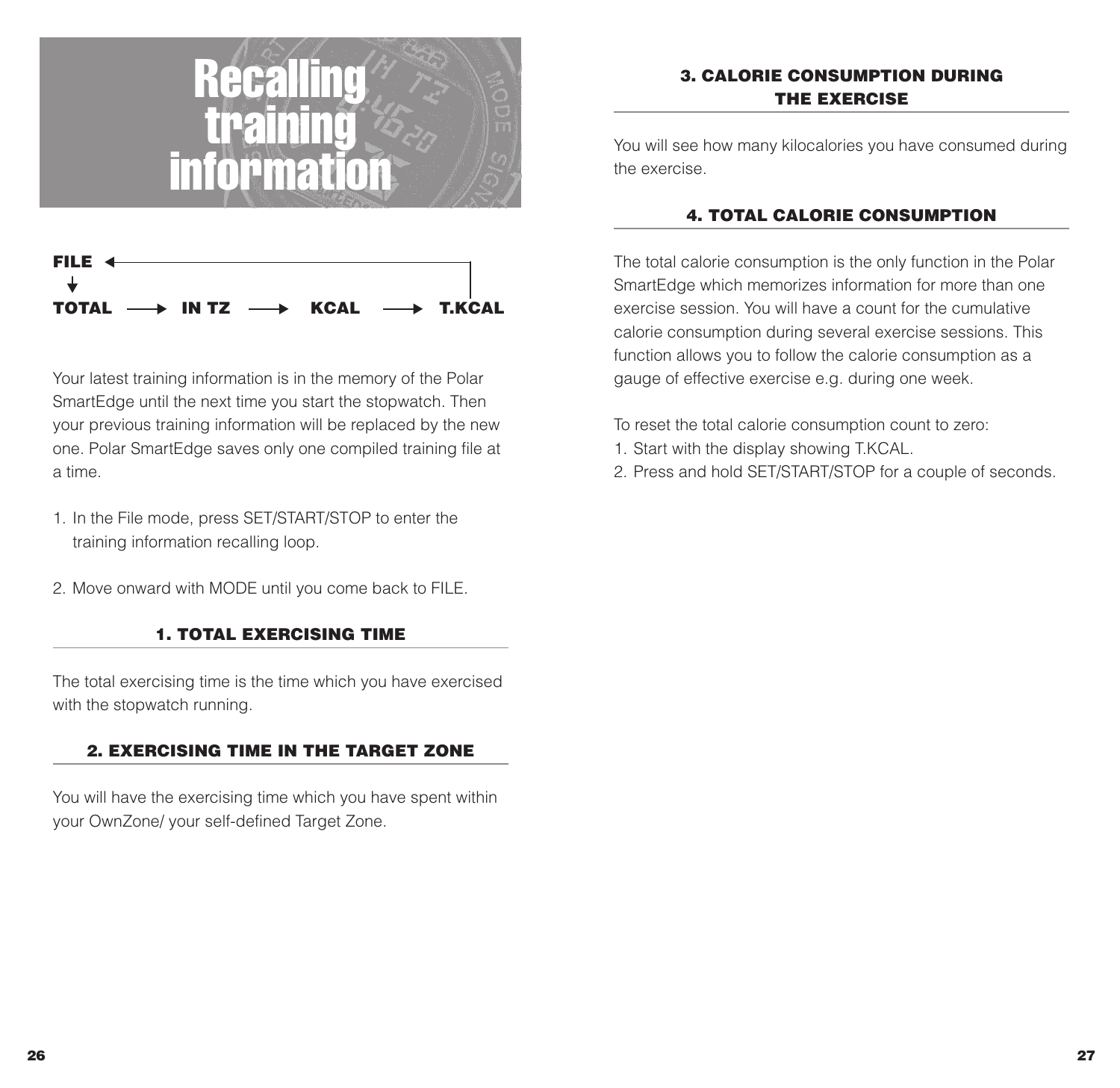

Regular exercise helps you to sustain and improve your health and fitness, as well as feel better. Exercising also has other great benefits, you can reduce stress, learn to know your body's reactions and optimise your training time. Whether you are about to start a regular exercise program or you already do sports training, a Polar Heart Rate Monitor will help you to achieve your personal fitness goals in less time, with greater safety.

The effect of your exercise program depends on four factors:

- Intensity of exercise
- Duration of exercise
- Frequency of exercise
- Type of activity

Exercise may include some risk, especially for those who have been sedentary. To minimise possible risks consider the following advice.

Before beginning a regular exercise program consult your doctor

- if you are over 35 years of age
- if you have not been following a regular exercise program during the past 5 years
- if you smoke
- if you have high blood pressure
- if you have high blood cholesterol
- if you have any signs or symptoms of any disease
- if you are recovering from a serious illness or medical treatment e.g. surgery
- if you use a pacemaker or another implanted electronic device.

Note also that the heart rate can be affected by, amongst others, heart, circulation (particularly high blood pressure) and asthma medications, as well as some medicines used as sprays for the breathing system and also some medical plasters and chewing gum containing nicotine.

#### **INTENSITY OF EXERCISE**

Heart rate has been proved to be an excellent indicator of exercise intensity. Heart rate tells you the exertion level of your body during physical or mental loading. With the Polar Heart Rate Monitor you are able to follow the intensity of your exercise easily, keep yourself in the right heart rate Target Zone and stay motivated as you see the improvement. Changes in the heart's beating rate can be followed with a Polar Heart Rate Monitor wirelessly, continuously and ECG accurately.

Define your exercise intensity according to your target (eg. weight loss = lower intensity and higher duration). When you exercise within the defined Target Zone, you ensure the right intensity of your workout.

Any physical activity that increases heart rate above the resting heart rate may provide health benefits, but only greater increments above resting heart rate are associated with both health and fitness benefits.

OwnZone helps you to find your safe and effective exercise Target Zone. It is recommended to use the OwnZone function especially if you have not had your maximum heart rate measured.

If you are a beginner, sedentary or overweight, a recommended target is to exercise at light or light to moderate intensity. This corresponds to the lower limit of OwnZone. At this target, the exercise is easy-paced and causes only slight breathlessness and sweating.

If you aim for improved fitness or exercise for competitive reasons your exercise intensity is moderate or heavy paced, and it causes clear breathlessness and sweating. Stay at the upper limit of your OwnZone.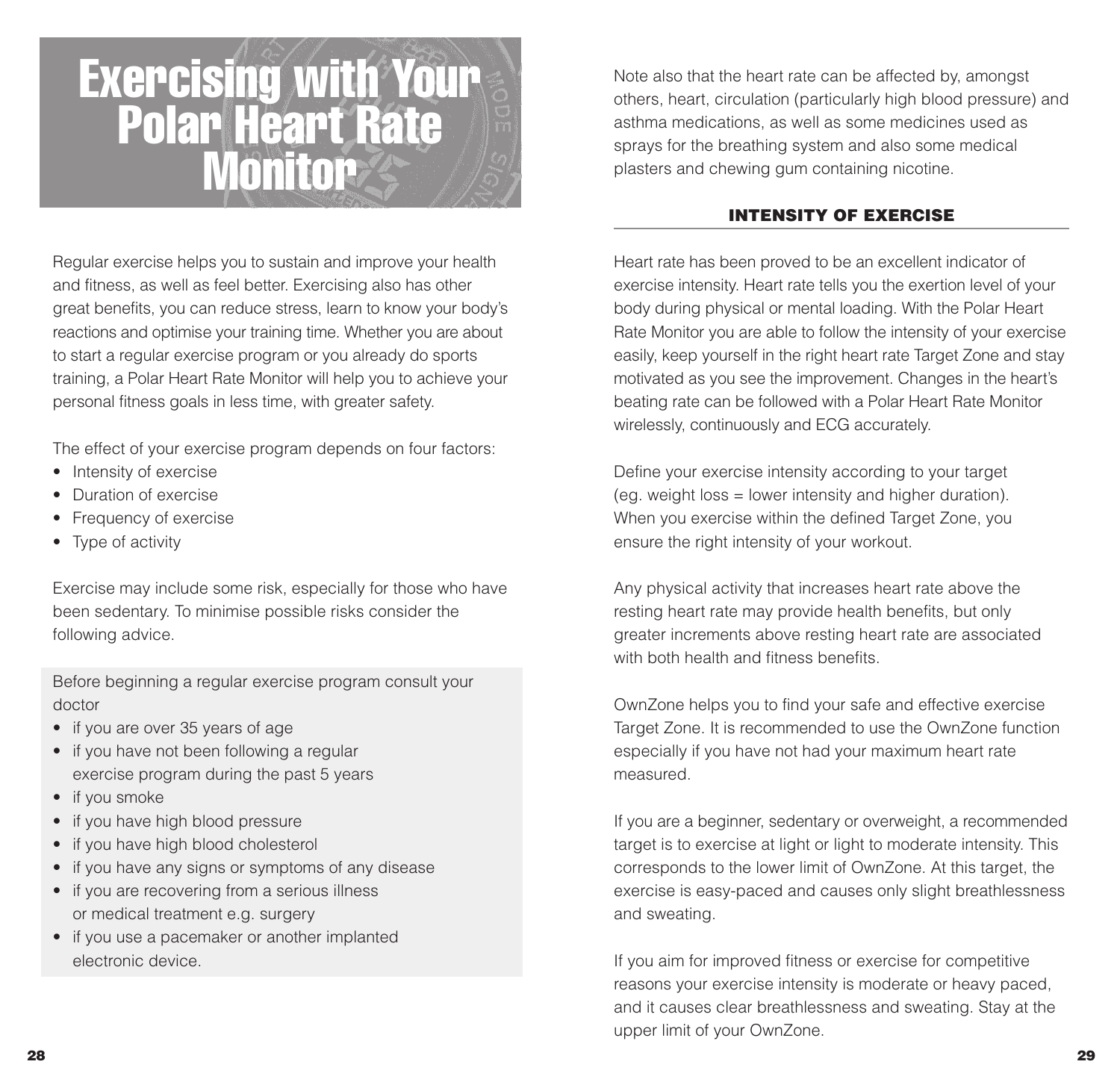Target zones are typically calculated using the person's maximum heart rate as a reference. The most reliable way to determine your individual Target Zone is to have your maximum heart rate measured by an exercise stress test. For more information on an exercise stress test, consult your physiologist or doctor.

However, according to the American College of Sports Medicine (ACSM) most people can estimate their maximum heart rate by the formula:

#### **220 - Age = Maximum Heart Rate**

For example a 35-year old person's Maximum Heart Rate would be:

220 - 35 = 185 beats per minute. Also Polar SmartEdge uses the approximation of this formula.

Polar SmartEdge automatically calculates your age based OwnZone heart rate limits (O.Z.A) when you enter your age in the USER settings.

OwnZone corresponds in most individuals to 65 - 85% of the maximum heart rate. See the following OwnZone chart.



#### IF YOU USE MANUALLY SET TARGET ZONE LIMITS

The following Target Range Chart helps you find the right Target Zone for your needs. The percentages for the Target Zones are counted from the maximum heart rate (measured or predicted).



#### **How to find your Target Zone ?**

If you have had your maximum heart rate measured, use the upper axis for measured  $HR_{\text{max}}$ . This gives you the precise values for your Target Zone. In case you do not know your exact maximum heart rate, use the lower axis for age.

- 1. Locate one of the four intensity targets, which would be most suitable for you. Each target is shaded differently.
- 2. Locate your age on the down axis or your measured maximum heart rate on the upper axis.
- 3. Read up from your age / read down from your measured maximum heart rate to the target you chose.
- 4. Draw a straight line from the upper edge of the target to the left and you will find the Upper Limit of your Target Zone.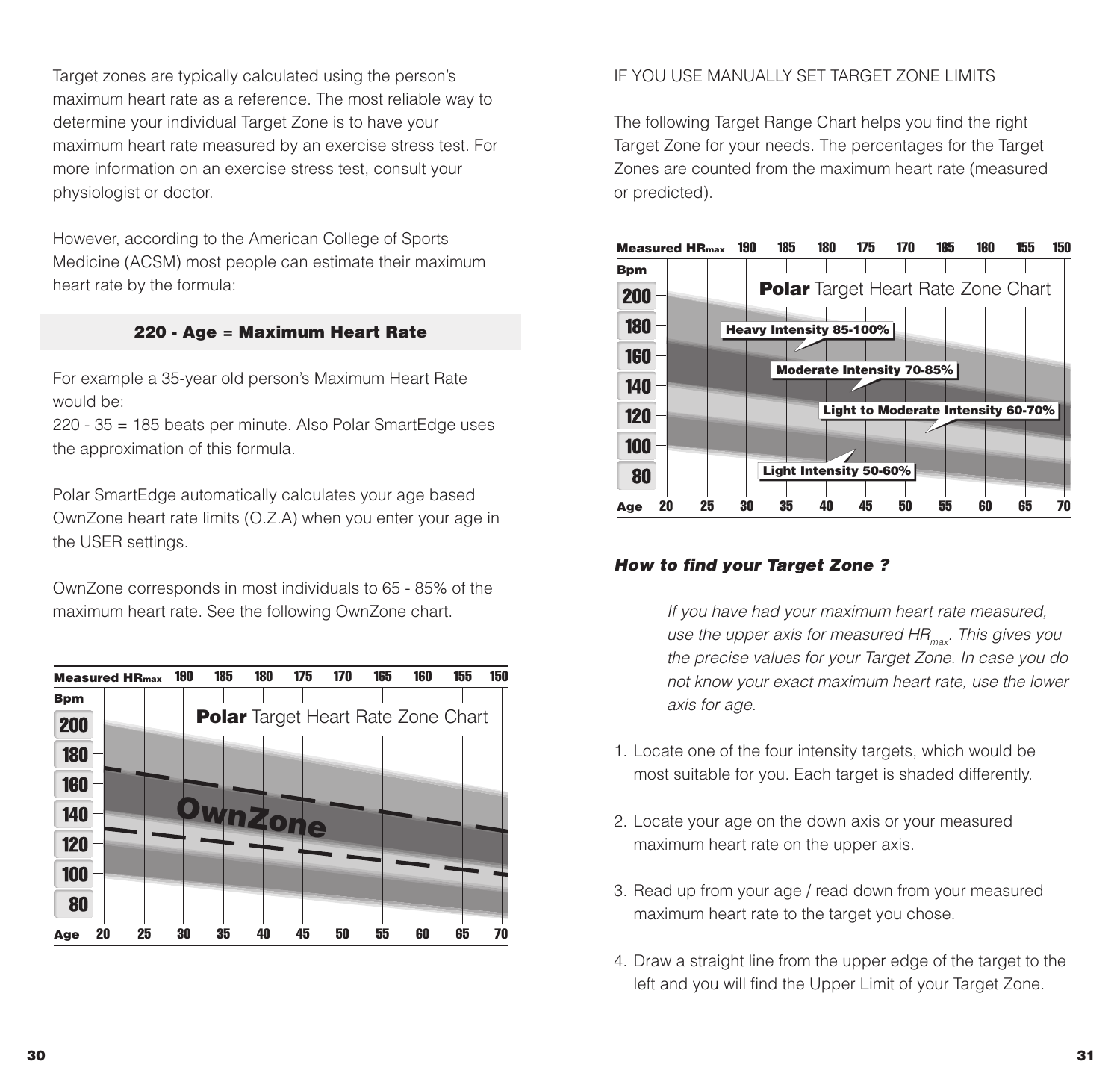- 5. Then draw another straight line from the lower edge of the target to the left and you will find the Lower Limit for your Target Zone.
- 6. You have now found your Target Zone which you can set in Polar SmartEdge's memory. As you exercise, make sure that your heart rate stays within the Target Zone (between the lower and the upper limit) to get the maximum benefit from your workout.



See the examples above:

**Example 1:** A person, whose maximum heart rate has been measured at an exercise stress test. His HRmax is 170 bpm and his goal is to exercise for health at Light to Moderate Intensity. The Target Zone limits are 102 - 119 bpm. This corresponds to the lower limit of OwnZone.

**Example 2:** A person, who does not know his HR<sub>max</sub>. He is 35 years old and his goal is to improve fitness at Moderate Intensity. The Target Zone limits are 130 - 157 bpm. This corresponds to OwnZone.

#### **FREQUENCY OF TRAINING**

It is recommended that you exercise 3-5 times a week. You can improve your performance by increasing the frequency of training. Remember to let your body recover properly between the training sessions.

#### **TYPE OF ACTIVITY**

Select activities that you enjoy and vary your exercise modes. Recommended activities are all activities which use large muscle groups. To build a solid base for your aerobic conditioning, choose continuous activities such as jogging, running, walking, swimming, bicycling, rowing and crosscountry skiing.

To improve your muscular endurance and strength as well as flexibility, resistance training can play an important part. It is vital in helping to build lean muscle mass and increase cardiovascular exercise benefits. Other intermittent activitiessuch as tennis or aerobics can also be recommended.

#### **STRUCTURE OF AN EXERCISE SESSION**

Begin each workout slowly and give your body a chance to warm up for at least 5 minutes so that your heart rate is below the selected Target Zone. Gradually increase the intensity of your exercise until you are in your Target Zone.

Remain in your Target Zone for the desired time. After that, gradually reduce the intensity of your exercise and let your heart rate fall below the Target Zone with a 5 minute cooldown period. Remember to stretch your muscles after the exercise session.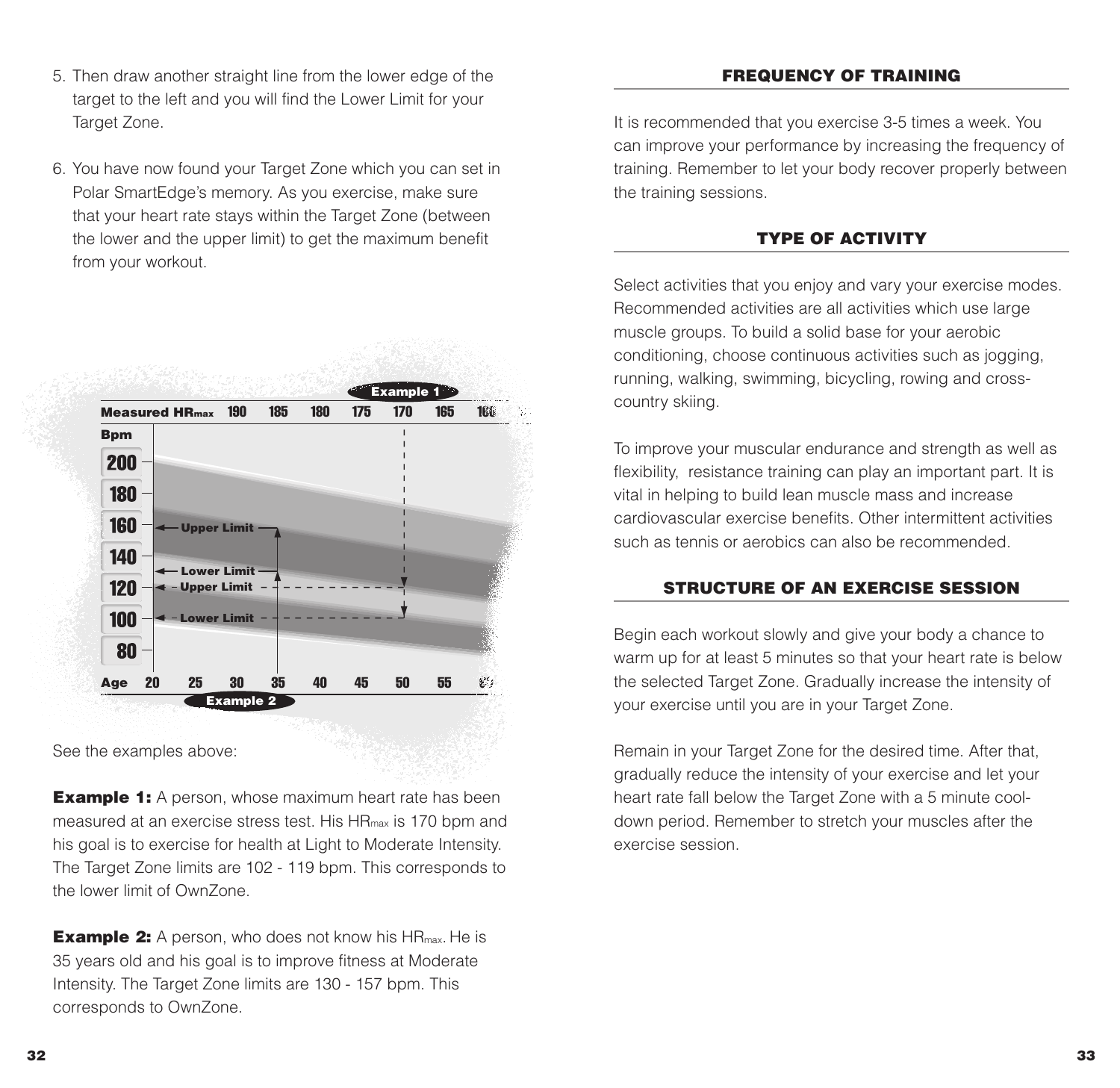For an example of an exercise session for a 35-year-old person with 'Improved Fitness' as a target, please see the following chart.



It is recommended by ACSM that the exercise session would last 20-60 minutes in the aerobic zone.

#### **REFERENCES**

American College of Sports Medicine. Position Stand. The Recommended Quantity and Quality of Exercise for Developing and Maintaining Cardiorespiratory and Muscular Fitness in Healthy Adults. Med Sci Sports Exerc 22: 265-274, 1990.

American College of Sports Medicine. ACSM's Guidelines for Exercise Testing and Prescription. Williams & Wilkins, 1995.

Jackson, A.S., Blair, S.N., Mahar, M.T., Wier, L.T., Ross, R.M. and Stuteville, J.E. Prediction of functional aerobic capacity without exercise testing. Med Sci Sports Exerc 22: 863-870, 1990.

Tulppo, M., Mäkikallio, T., Takala, T., Seppänen, T. and Huikuri, H. Quantitative Beat-to-beat Analysis of heart Rate Dynamics During Exercise. Am J Physiol 271: H244-252, 1996.

U.S. Department of Health and Human Services. Physical Activity and Health: A Report of the Surgeon General. Atlanta, GA: U.S. Department of Health and Human Services, Centres for Disease Control and Prevention, National Center for Chronic Disease Prevention and Health Promotion, 1996, 147.



Before beginning, you should ask yourself two key questions:

- How much time do I spend today participating in physical acivity?
- What are my goals?

The following steps help you answer the two questions, get the most out of your Polar Heart Rate Monitor, and achieve your personal exercise goals.

#### **1. CLASSIFY YOURSELF BYLEVEL OF ACTIVITY**

You may have a clear understanding of your present physical condition. In this case you can move to the next step to specify your goals. You can also define the amount of your physical activity by answering the questionnaire which is modified from the "Code for Physical Activity" developed by NASA/Johnson Space Center (Jackson et al. 1990).

The questionnaire is an easy and quick way to define weather you are a beginner, a moderate exerciser, an active exerciser or a serious exerciser. It is recommended to review thequestionnaire every 1-2 months and revise if the amount of your physical activity has changed.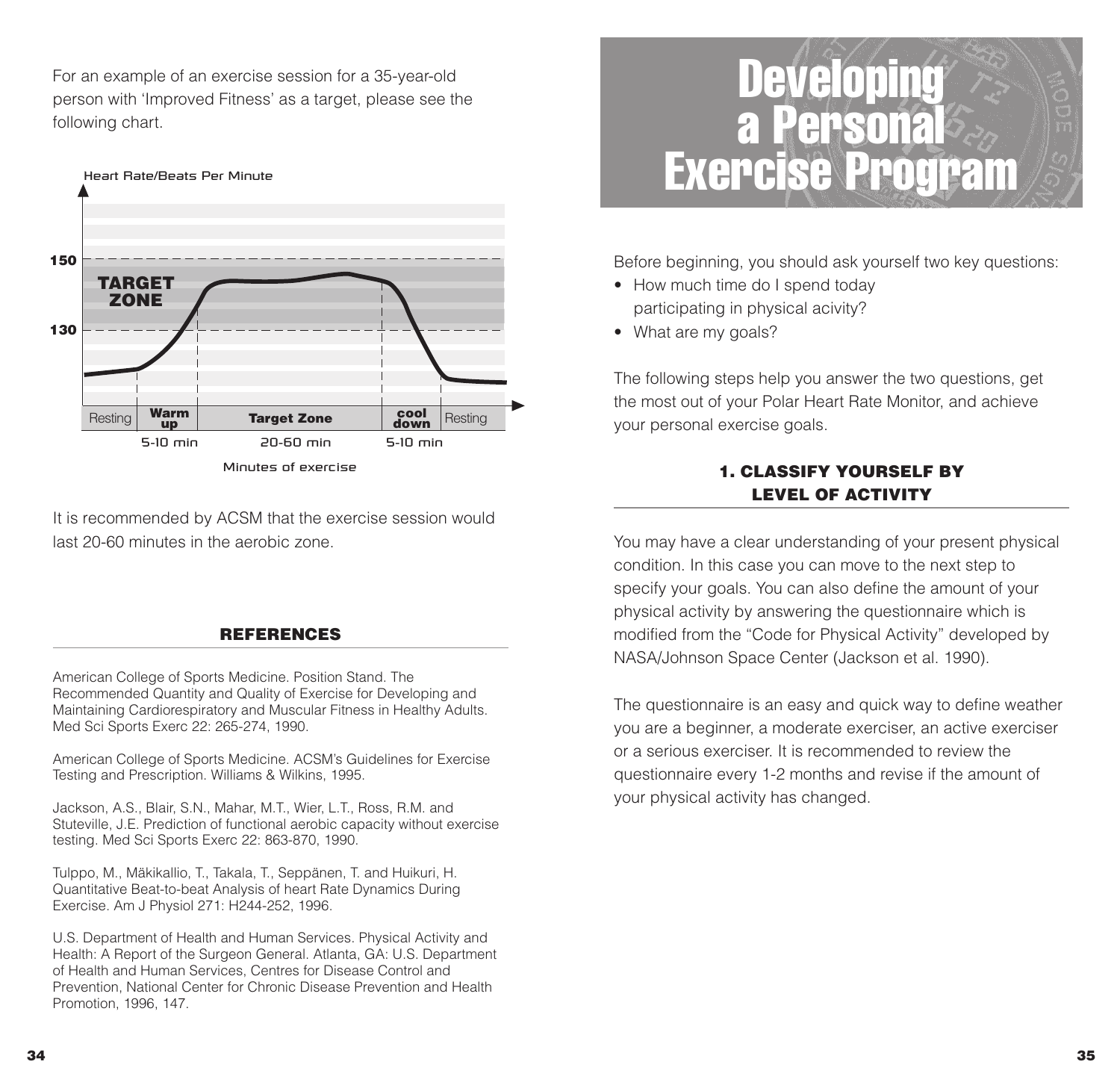Which alternative best describes your general **activity level** for the **previous month?**

**A beginner** who does not participate regularly in programmed recreational sports or heavy physical activity.

- ❑ Avoid walking or exertion whenever possible.
- ❑ Walk for pleasure, routinely use stairs, occasionally exercise sufficiently to cause heavy breathing or perspiration.

**A moderate exerciser** who participates regularly in recreation or work requiring modest physical activity, such as golf, gymnastics or yard work.

 $\Box$  10 to 60 min. a week

❑ Over one hour a week

**An active exerciser** who participates regularly in heavy physical exercise such as jogging, swimming, cycling or engages in vigorous aerobic activity type exercise such as tennis.

❑ Run less than 1 mile a week or spend less than 30 min. a week in comparable physical activity.

❑ Run 1 to 5 miles a week or spend 30 to 60 min. a week in comparable physical activity.

**A serious exerciser** who participates in a regimented workout program consisting of heavy physical exercise.

- ❑ Run 5 to 10 miles a week or spend 1 to 3 hours a week in comparable physical activity.
- ❑ Run over 10 miles a week or spend over 3 hours a week in comparable physical activity.

#### **2. DETERMINE YOUR EXERCISE GOALS**

It is easier to stay motivated when you determine your reason for exercising and establish a goal. That is why you should determine your personal exercise goal very clearly. Your goal may be one of these:

- Get used to regular physical exercise
- Lose weight
- Maintain or improve health
- Maintain or improve fitness
- Compete with yourself
- Achieve competitive results

#### **3. EXAMPLES OF EXERCISE RECOMMENDATIONS**

Recommendation for a **beginner**:

| Goal    | Duration in<br>Target Zone | Times<br>a week | Intensity          |
|---------|----------------------------|-----------------|--------------------|
| Improve | 15-40 min.                 | $3-5$           | Close to the lower |
| fitness | at a time                  |                 | limit of OwnZone   |

#### Recommendation for a **moderate exerciser**:

| Goal                      | Duration in<br>Target Zone | <b>Times</b><br>a week | Intensity                              |
|---------------------------|----------------------------|------------------------|----------------------------------------|
| Maintain<br>fitness       | 20-40 min.<br>at a time    | $2 - 4$                | Middle of your<br>OwnZone              |
|                           |                            | 1                      | Close to the upper<br>limit of OwnZone |
| Improve<br>fitness<br>and | 30-60 min.<br>at a time    | $2 - 4$                | Middle of your<br>OwnZone              |
| lose weight               |                            | 1                      | Close to the upper<br>limit of OwnZone |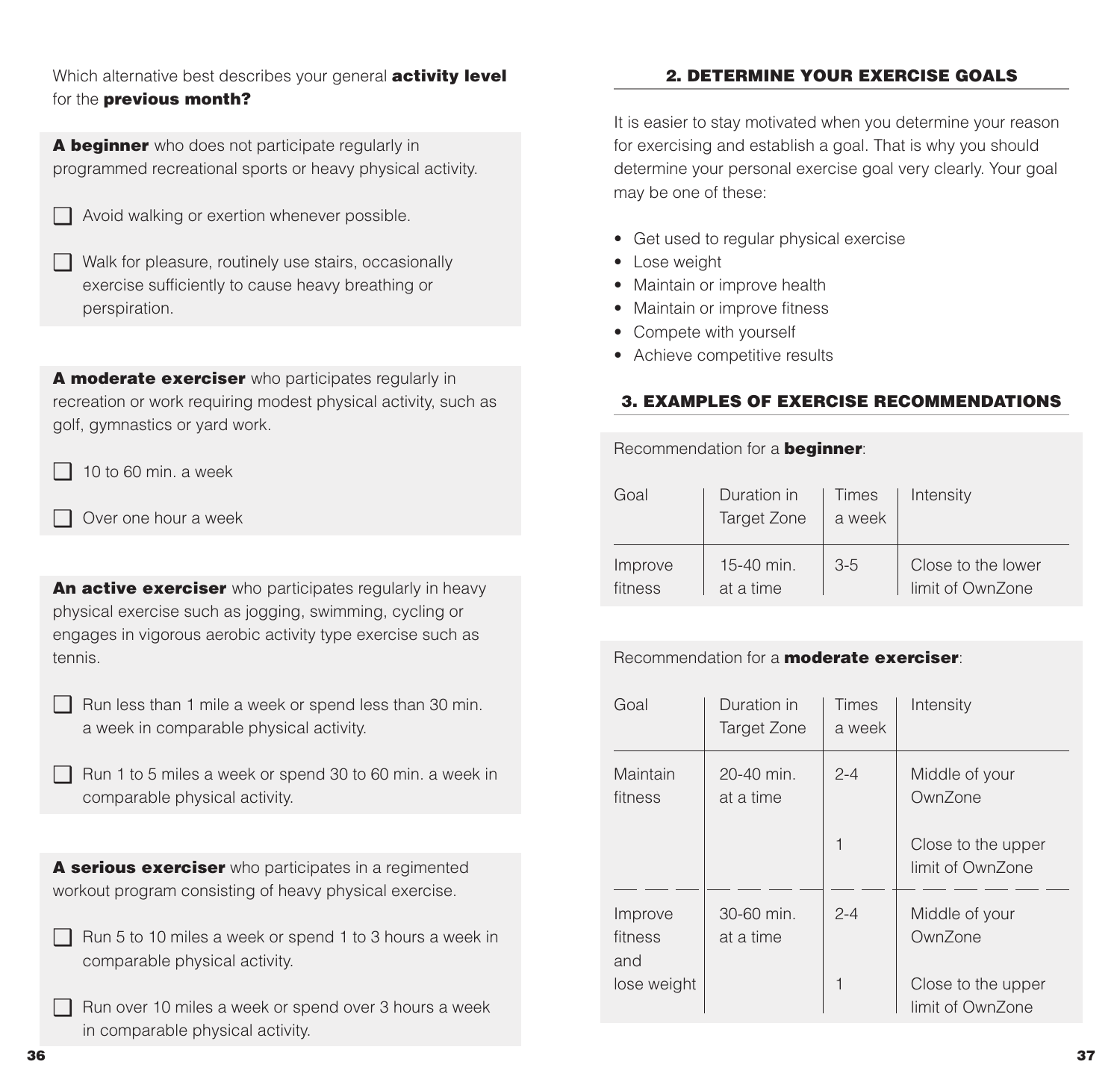#### Recommendation for an **active exerciser**:

| Goal                | Duration in<br>Target Zone | Times<br>a week | Intensity                              |
|---------------------|----------------------------|-----------------|----------------------------------------|
| Maintain<br>fitness | 30-60 min.<br>at a time    | $2 - 4$         | Close to the upper<br>limit of OwnZone |
|                     |                            |                 | Above OwnZone                          |
| Improve<br>fitness  | 60-90 min.<br>at a time    | $2 - 4$         | Close to the upper<br>limit of OwnZone |
|                     |                            | 2               | Above OwnZone                          |

Recommendation for a **serious exerciser**: Have your maximum heart rate measured at an exercise stress test andfind your personal Target Zone to get the maximum benefit from your training sessions. For more information on heart rate monitoring **Polar books and accessories**.



Your Polar Heart Rate Monitor is a high-tech instrument of superior design and workmanship and should be treated with care. The suggestions below will help you fulfill the warranty obligations and enjoy this product for many years to come.

#### **TAKING CARE OF YOURPOLAR HEART RATE MONITOR**

- Wash the Polar Coded Transmitter regularly after use with a mild soap and water solution. Dry it carefully after washing.
- Never store the Polar Coded Transmitter wet. Sweat andmoisture can keep its electrodes wet and the transmitter activated, which shortens the battery life.
- Store your Polar Heart Rate Monitor in a cool and dry place. Do not store it in any kind of non-breathing material, such as a plastic bag or a sports bag **if it is wet**.
- Do not bend or stretch the Polar Coded Transmitter. Thismay damage the electrodes.
- Keep your Polar Heart Rate Monitor out of extreme cold (below -10  $\mathrm{^{\circ}C}/14$   $\mathrm{^{\circ}F}$ ) and heat (above 50  $\mathrm{^{\circ}C}/122$   $\mathrm{^{\circ}F}$ ).
- Do not expose the Polar Heart Rate Monitor to direct sunlight for extended periods, such as by leaving it in a car.
- Don't dry the transmitter in any other way than with a towel. Hard-handed handling may damage the electrodes.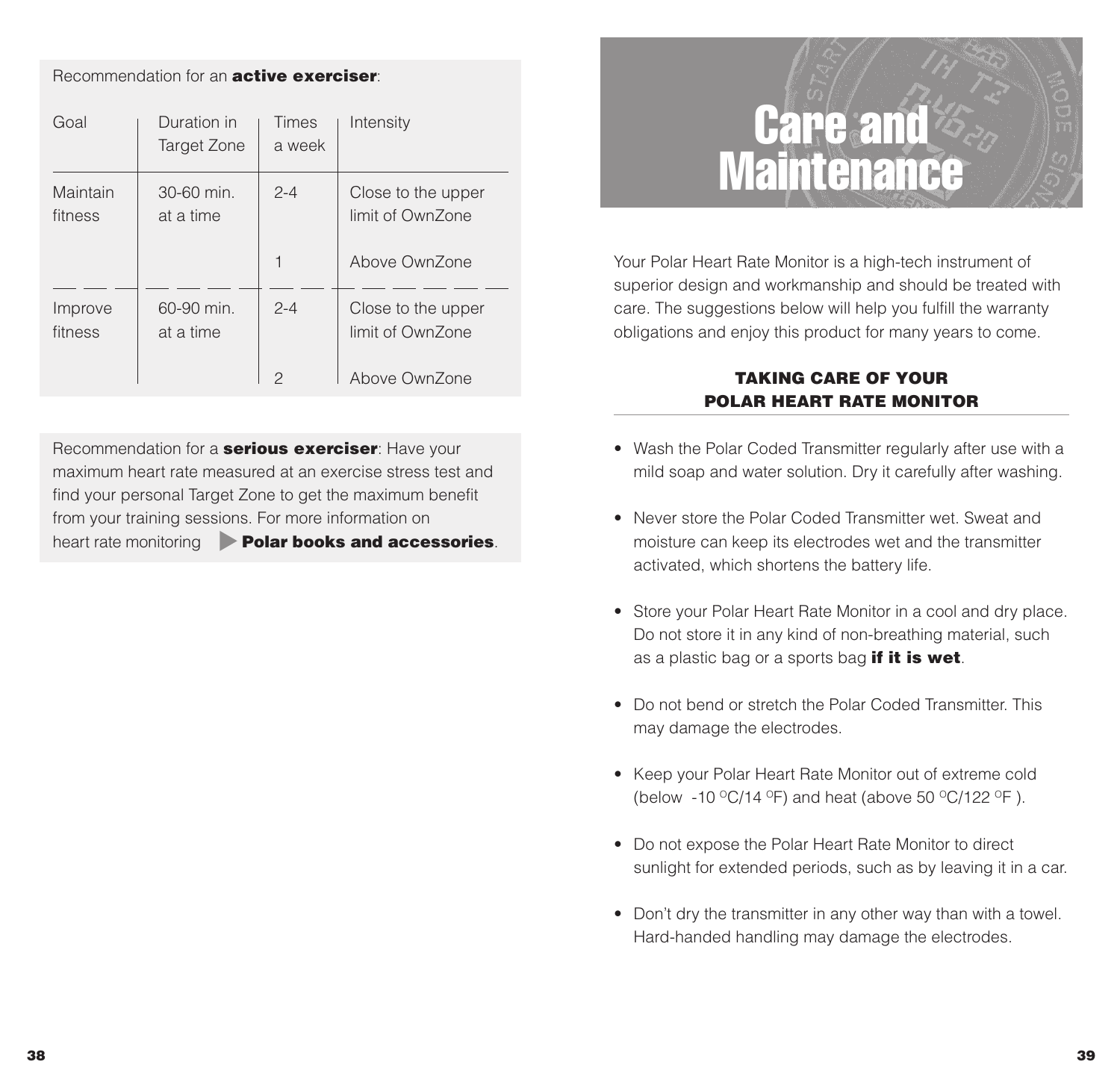#### **BATTERIES**

#### POLAR CODED TRANSMITTER

The estimated average battery life of the Polar Coded Transmitter is 2500 hours of use. Contact your distributor/ dealer for a Transmitter replacement. **Service** for detailed instructions.



Polar recycles used Transmitters.

#### POLAR SmartEdge RECEIVER

The estimated average battery life of the Polar SmartEdge receiver is 1 year in normal use (2h/day, 7 days a week). However, because the battery is inserted at the factory, the actual life of your first battery once in your possession may be less than the estimated battery life. Note also that excessive use of the backlight and the alarm signals will use the battery more rapidly.

Do not open the Polar wrist receiver yourself. To ensure the water resistance properties and the use of qualified components, the wrist receiver battery should be replaced only by a person authorised by Polar Electro Oy. At the same time a full periodic check of the Polar Heart Rate Monitor will be done. **Service** for detailed instructions.



#### **USING A POLAR HEART RATE MONITORIN A WATER ENVIRONMENT**

Polar Heart Rate Monitors are water resistant to 20 meters. Tomaintain the water resistance, do not operate the buttons of the Polar wrist receiver under water.

Heart rate measurement in a water environment is technically demanding for the following reasons:

- Pool water with a high chlorine content and seawater may be very conductive and the electrodes of Polar transmitter may get short circuited and ECG signals cannot be detected by the transmitter unit.
- Jumping into the water or strenuous muscle movement during competitive swimming may cause water resistance that shifts the transmitter on the body to a location where it is not possible to pick up ECG signal.
- The ECG signal strength varies depending on the individual's tissue composition and the percentage of people who have problems in heart rate measuring is considerably higher in a water environment than in other use.

#### **POLAR HEART RATE MONITOR AND INTERFERENCE**

#### ELECTROMAGNETIC INTERFERENCE

Disturbances may occur near high voltage power lines, televisions, cars, wireless bike computers, some exercise equipment or cellular phones.

#### **CROSSTALK**

The Polar wrist receiver in non-coded mode of operation picks up transmitter signals within 1 metre/ 3 feet. Therefore, make sure no other transmitter is within that range.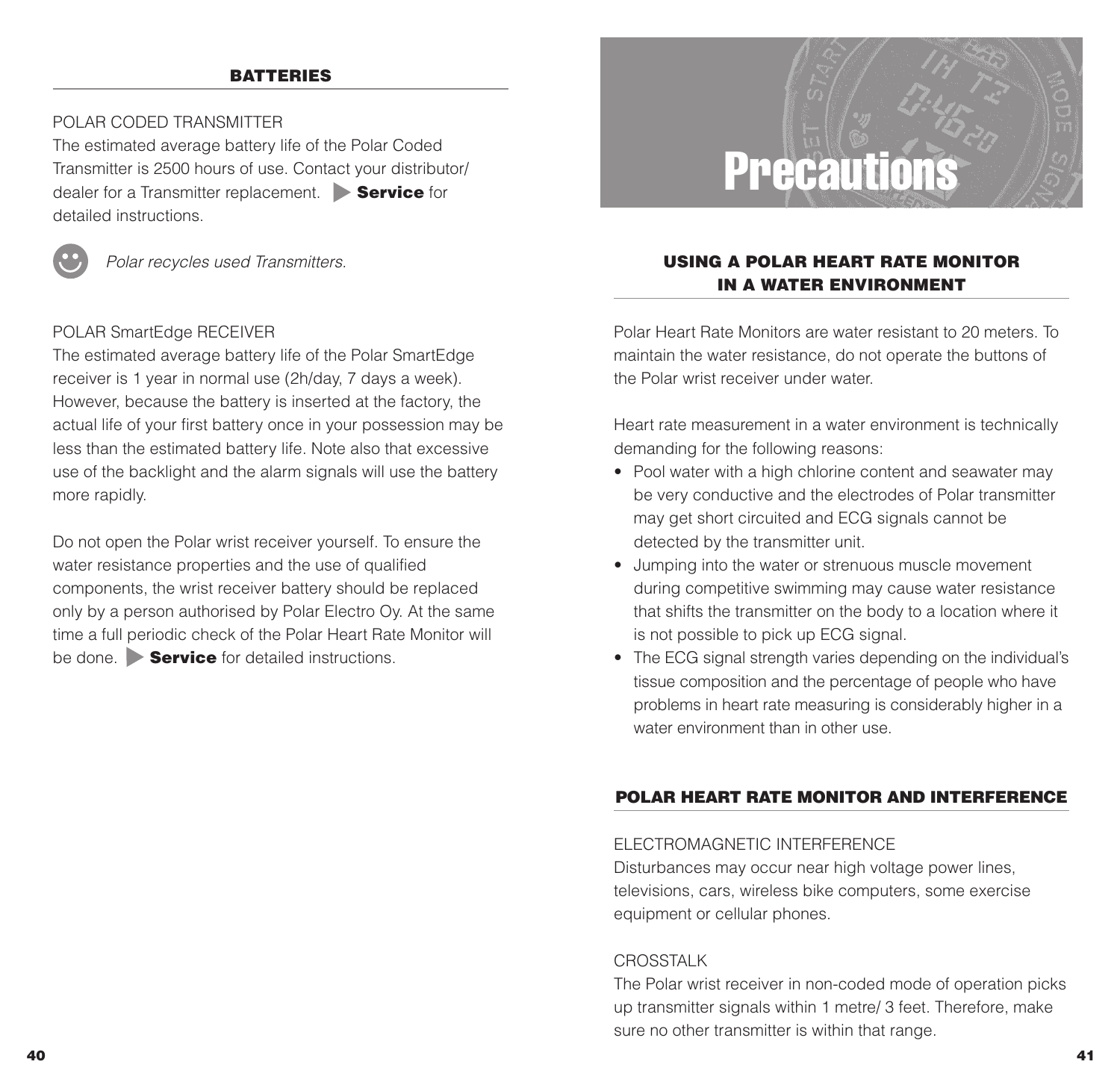Non-coded signals from more than one transmitter picked up simultaneously can cause an incorrect readout.

#### EXERCISE EQUIPMENT

Several pieces of exercise equipment with electronic or electrical components such as LED displays, motors and electrical brakes may cause interfering stray signals. To try to tackle these problems, relocate the Polar wrist receiver as follows:

- 1. Remove the transmitter from your chest and use the exercise equipment as you would normally.
- 2. Move the Receiver around until you find an area in which it displays no stray reading or flashing of the heart symbol. Interference is often worst right in front of the display panel of the equipment, while the left or right side of the display is relatively free of disturbance.
- 3. Put the transmitter back on the chest and keep the wrist receiver in this interference-free area as far as it is possible.
- 4. If the Polar Heart Rate Monitor still does not work with theexercise equipment, this piece of equipment may be electrically too noisy for wireless heart rate measurement.

#### **Notice for persons with pacemakers**

Persons who have a pacemaker use the Polar Heart Rate Monitor at their own risk. Before starting use, we always recommend an exercise test under doctor's supervision. The test is to ensure the safety and reliability of the simultaneous use of the pacemaker and the heart rate monitor.



#### **WHAT SHOULD I DO IF...**

#### **... OWNZONE DETERMINATION ONLY SELDOMGIVES ME HEART RATE LIMITS WHICH ARE BASEDON HEART RATE VARIABILITY (O.Z.V)?**

- 1. Check that the elastic strap is snug enough.
- 2. Make sure that the electrodes of the transmitter aremoistened against your skin.
- 3. Put on the transmitter 15-20 minutes prior to the start of your exercise to ensure good adaptation between the electrodes and your skin.
- 4. Start the first stage of determining your OwnZone sufficiently slowly. If you obtain the heart rate limits based on age within the first 2 minutes you have raised your heart rate too quickly. The heart rate reading should not rise over 20 beats/minute from the starting level. During the first stage you can, for example, put on your sports clothing.
- 5. If you reach the OwnZone limits based on age (O.Z.A) or the previously determined OwnZone limits based on your heart rate variability (O.Z.L) only after 10 minutes from starting specification you have not raised your heart rate sufficiently rapidly. Raise your heart rate more quickly during the OwnZone determination. Your OwnZone heart rate limits will be found at the latest when your heart rate is in the heart rate zone based on age (O.Z.A).
- 6. If you have always used walking and running to determine your OwnZone, walking uphill, cycling or using an ergometer may work better for you.
- 7. Stress or heavy mental loading may reduce your heart rate variability so that the needed point where the heart rate variability vanishes cannot be measured. Relax for 5 - 10 minutes before exercising by sitting down and decreasing your heart rate.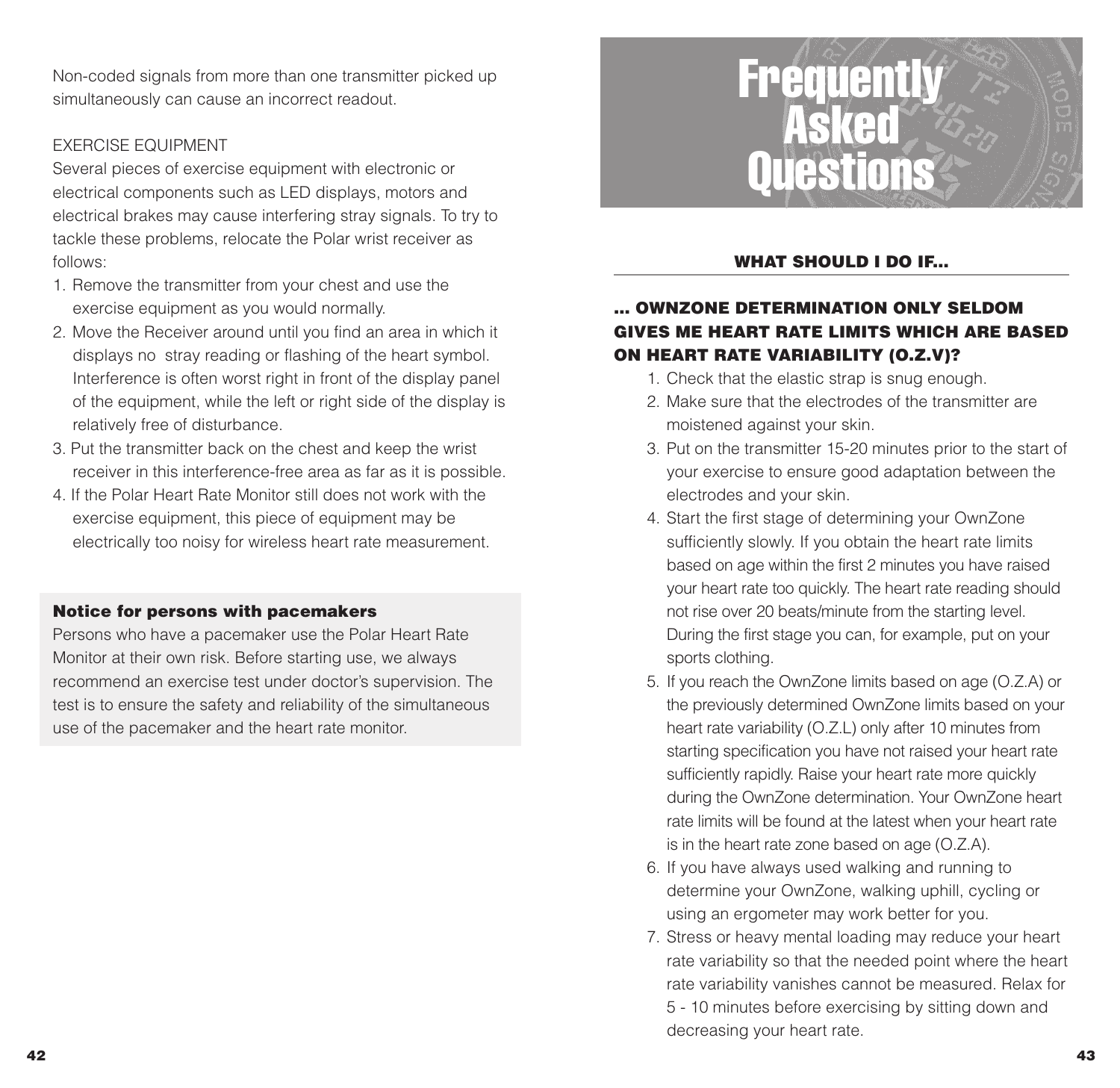8. For a small percentage of people the heart rate variability will not totally disappear with increasing workload. In this case the age-predicted limits are the best estimation for the exercising zone.

#### **...THE OWNZONE HEART RATE LIMITS BASED ONHEART RATE VARIABILITY (O.Z.V) VARY CONSIDERABLY?**

The OwnZone should be determined at the commencementof every exercise period as the heart rate variability reacts sensitively to all changes taking place in the body and environment.

The O.Z.V heart rate limits are affected by, amongst others, your daily state of fitness, the time of OwnZone determination, the type of exercise and state of mind. The lower limit of the O.Z.V heart rate limits can change for the same person by as much as 30 beats.

However it is important that the effect of exercise carried out in the OwnZone feels light, or moderate. For example if you raise your heart rate too rapidly after the first stage, you may get too high OwnZone heart rate limits. If the OwnZone-heart rate limits seem to be too high we recommend that the OwnZone determination is done again.

#### **... SOME OTHER PERSON USES MYPOLAR SmartEdge HEART RATE MONITOR?**

Polar SmartEdge determines the OwnZone heart rate limits on the basis of heart rate and age. If someone else uses your Polar SmartEdge Heart Rate Monitor it is necessary to zero the O.Z.V. heart rate limits which are in the memory. Zeroing is done by resetting the age in the USER mode with the SIGNAL/LIGHT button.

Even although the user is the same age as you the age must still be reset in order that the O.Z.V heart rate limitsare zeroed. If this is not done the Polar SmartEdge may give the following user OwnZone heart rate limits based on your heart rate variability which is stored in the memory of the equipment.

Polar SmartEdge calculates the OwnCal energy expenditure based on the gender, weight, exercise time and heart rate. Therefore the weight and gender must be reset.

Changing the user also affects the calculation of the total calorie consumption (T.KCAL). If the T.KCAL reading is not zeroed when the user changes, the Polar SmartEdge adds the calorie consumption of new exercise periods into its memory, even although the user information is changed. If you want that only your own energy expenditure is stored in the Polar SmartEdge's memory you must set the calorie calculator off in the USER mode when the equipment is used by someone else.

#### **... THERE IS NO HEART RATE READING?**

- 1. Check that the electrodes of the transmitter aremoistened and that you are wearing it as instructed.
- 2. Check that you have kept the transmitter clean.

#### **Care and maintenance**.

- 3. Check that there are no sources of electromagnetic radiation in the close vicinity of the Polar wrist receiver, such as TV sets, cellular phones, CRT monitors etc.  **Precautions**.
- 4. Have you had a cardiac event which may have altered your ECG waveform? In this case consult your physician.

#### **...HEART SYMBOL FLASHES IRREGULARLY?**

- 1. Check that your Polar wrist receiver is inside the transmission range and not further that 1 metre /3 feet from the Polar Coded Transmitter you are wearing.
- 2. Check that the elastic strap has not become loose during exercise.
- 3. Make sure that the electrodes of the transmitter aremoistened.
- 4. Make sure that there is no other heart rate transmitterwithin the reception range (1 metre / 3 feet).

#### **Precautions/Crosstalk**.

5. Cardiac arrythmia may cause irregular readings. In this case consult your physician.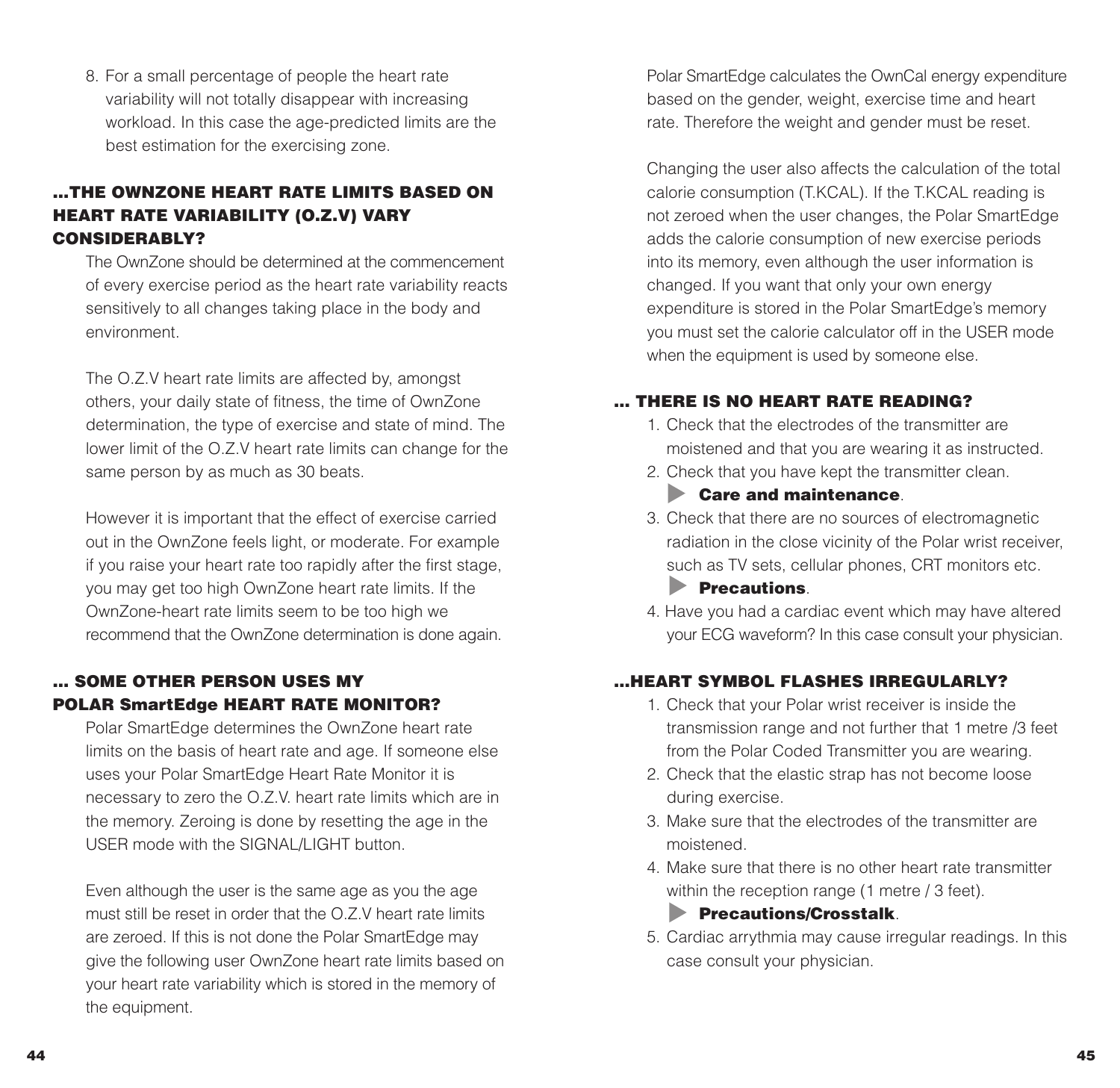#### **...OTHER PERSON WITH HEART RATE MONITOR ISCAUSING INTERFERENCE?**

Your training partner may have coincidentally activated exactly the same code as you. In this case keep distance to your training partner or proceed as follows:

- 1. Stop the stopwatch and heart rate measurement.
- 2. Take the transmitter off your chest for 10 seconds.
- 3. Put the transmitter back and start the heart ratemeasurement again.

#### **... HEART RATE READING BECOMES ERRATIC OREXTREMELY HIGH?**

You may have come within range of strong electromagnetic signals which cause erratic readings on the wrist receiver display. Check your surroundings and move further away from the source of disturbance. **Precautions**.

#### **... THERE ARE NO REACTIONS TO ANY BUTTONS?**

Reset the Polar Heart Rate Monitor. Resetting clears all memory values and settings will return to the default settings.

- 1. Simultaneously press all three buttons. Display becomes full of digits.
- 2. Press SET/START/STOP button once. The Polar SmartEdge enters the Time of Day mode.

#### **... THE DISPLAY IS BLANK OR FADING?**

Usually the first sign of a discharged battery is fading of the digits when using the backlight. Have the batteries checked. **Service**.

#### **... THE BATTERY OF THE WRIST RECEIVER MUSTBE REPLACED?**

We recommend having all service done by an authorized Polar Service. This is especially necessary to ensure the warranty remains valid and is not affected by incorrect repair procedures done by an unauthorized agent. Polar Service will test your wrist receiver for water resistance after battery replacement and make a full periodic check of the complete Polar Heart Rate Monitor. **Care and maintenance/ Batteries** and **Service**.

# Polar Glossary

Indicates coded transmission of heart rate. The inner heart flashes at the pace of your heart.

In the Time of day mode indicates that the alarm is on. In the measure mode indicates that the sound signal will alarm if you are exercising outside your Target Zone.

Indicates OwnZone determination procedure **AGE:** Insert your age in User settings.

**ALARM:** Indicates the alarm clock in watch settings

**AM/PM:** 12 hour mode of time

**DATE:** Indicates the date in watch settings

**DAY:** Indicates date in Time of day mode

**Electrodes:** The grooved areas of the transmitter, against the skin. Pick up the heart's electrical impulses.

**FILE:** File mode to recall training information

**Heart rate**: The number of heart beats per minute (bpm)

#### **Heart rate variability:**

Fluctuations of interbeat intervals. Heart rate variability of a healthy subject is in general large in resting conditions and during light exercise. Heart rate variability gradually disappears when exercise becomes more severe and heart rate increases.

#### **Help texts**

**START:** Start the stopwatch or start the settings

- **NEXT:** Move onward to a following mode or function
- **SET:** Select the user settings

**ADJUST:** Adjust the settings

**LOCK:** Lock your selection

**OPEN:** Open an exercise file

**RESET:** Reset the total calorie consumption count.

**USER?:** Indicates that you have not set all necessary user information.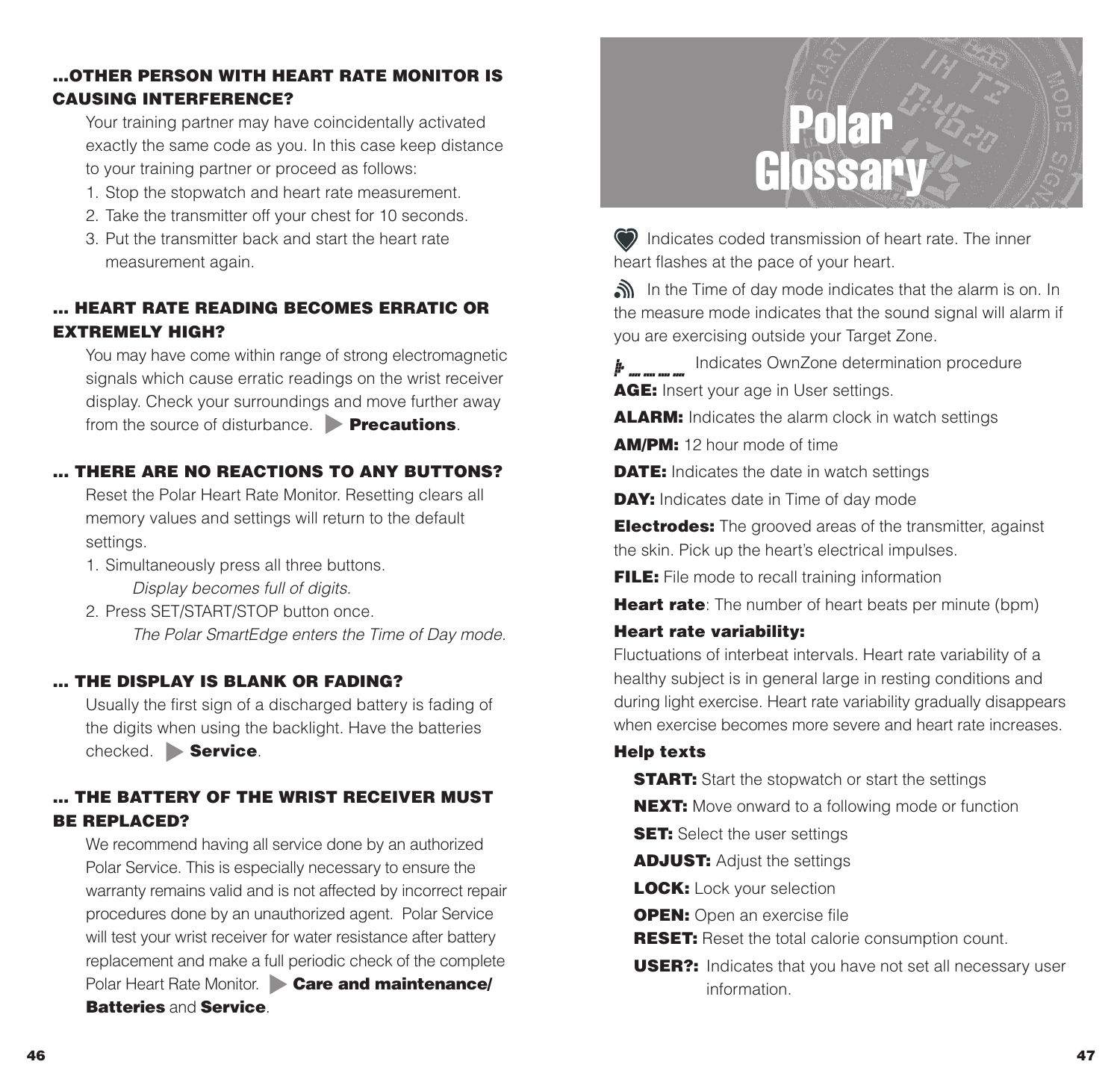**HRmax:** Maximum heart rate

**IN TZ:** Exercising time in Target Zone

**KCAL:** Indicates the energy expenditure of your exercise session.

**KG/LBS:** Insert your weight either in kg or in lbs.

**LIMIT:** Indicates Target Zone limits which should be set manually.

**MEASURE:** Measure mode

**OwnCal calorie consumption:** Your cumulative energy expenditure during exercise.

**OwnZone, O.Z.:** Target Zone which Polar SmartEdge determines for you. OwnZone is an individual guide for light to moderate exercise intensity.

**O.Z.A:** Indicates OwnZone limits which are based on your age.

**O.Z.L:** Your latest OwnZone limits.

**O.Z.V:** Indicates OwnZone limits which are based on your heart rate variability.

**Polar Coded Transmitter:** Automatically locks in a code to transmit your heart rate to your wrist receiver. In coded transmission the receiver accepts heart rate from your Polar Coded Transmitter only. Coding significantly reduces crosstalk caused by other users of heart rate monitors. However, it does not necessarily reduce all environmental interference.

**SET:** Set mode

**SEX:** Indicates the sex in User settings. Select Male or Female. **STOPW:** Indicates stopwatch function in measure mode.

**Target Zone. TZ:** The area between the upper and lower target zone limits. Can be defined manually by yourself or automatically by Polar SmartEdge.

**Target Zone limits, manually set:** Are determined as percentages of age predicted or measured maximum heart rate. The percentages are converted into heart rate beats per minute.

## Technical Specifications

Polar Heart Rate Monitor is designed to indicate the level of physiological strain and intensity in sports and exercise. No other use is intended or implied. Heart rate is displayed as number of heart beats per minute (bpm).

#### **POLAR TRANSMITTER**

Battery type: Built-in Lithium Cell Battery life: Average 2500 hours of use Operating temperature:  $-10\,^{\circ}\text{C}$  to  $+50\,^{\circ}\text{C}$  / 14  $^{\circ}\text{F}$  to 122  $^{\circ}\text{F}$ 

#### **POLAR SmartEdge WRIST RECEIVER**

| Battery type:                 | CR 2025                               |
|-------------------------------|---------------------------------------|
| Battery life:                 | Average 1 year (2h/day, 7 days/week)  |
| Operating temperature:        | -10 °C to +50 °C / 14 °F to 122 °F    |
| Water resistancy:             | to 20 metres                          |
| Accuracy of formula for       |                                       |
| age based OwnZone             |                                       |
| heart rate limits $(O.Z.A)$ : | $±1$ bpm                              |
| Accuracy of heart rate        |                                       |
| measurement:                  | $\pm$ 1% or $\pm$ 1 beats per minute, |
|                               | whichever larger, definition applies  |
|                               | to steady state conditions            |

#### **DEFAULT SETTINGS**

| 8                                                                 | Alarm                | off       | 49 |
|-------------------------------------------------------------------|----------------------|-----------|----|
|                                                                   | Time of day          | 24h       |    |
| information.                                                      | Kcal                 | off       |    |
| <b>USER:</b> Indicates the loop where you set your personal       | Help                 | on        |    |
| <b>TOTAL:</b> The total exercise time.                            | Sex                  | Male      |    |
| <b>Time of day mode:</b> Display showing time of day.             | Weight               | $00$ (kg) |    |
|                                                                   | Age                  | 00        |    |
| <b>TIME:</b> Indicates the time of day in the watch settings.     | Lower Limit (manual) | 80        |    |
| of your exercise sessions.                                        | Upper Limit (manual) | 160       |    |
| <b>T.KCAL:</b> Indicates the cumulative total calorie consumption | OwnZone              | off       |    |
| THE DETCE RayES are CONVERED INTO HEAR LIGHT DEALS DELITIONER.    |                      |           |    |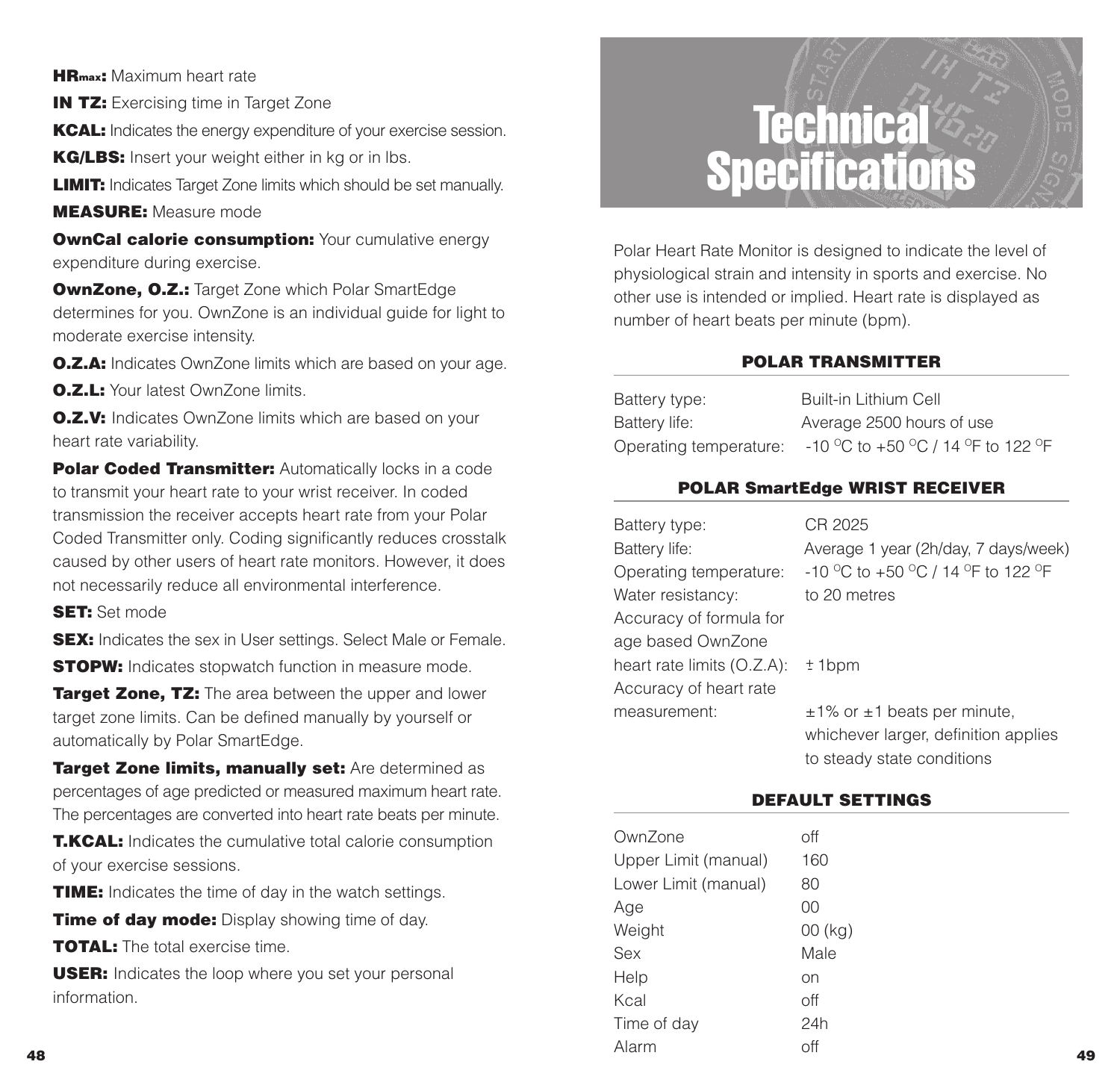## Polar Books and Accessories

#### **POLAR BOOKS AND BOOKLETS**

| Roy Benson, MPE:  Precision Running                      |                         |
|----------------------------------------------------------|-------------------------|
| Dr. Matthew Brick:  Precision Multisport                 |                         |
| Edmund R. Burke, Ph.D.:  Precision Cycling               |                         |
| Neil Craig  Scientific Heart Rate Training               |                         |
| Sally Edwards:  The Heart Rate Monitor Book              |                         |
| Mark Fenton and                                          |                         |
| Dave McGovern:  Precision Walking                        |                         |
| Ute Haas, M.Sc.,                                         |                         |
| Tarja Suomi, M.Sc. and                                   |                         |
| Dr. Raija Laukkanen, Ph.D.:  Precision Aerobics          |                         |
| Dr. Peter J.G.M. Janssen:  Training, Lactate, Pulse Rate |                         |
| Dr. Katriina Kukkonen-Harjula,                           |                         |
| MD and Dr. Raija Laukkanen,                              |                         |
|                                                          |                         |
| Dr. Raija Laukkanen, Ph.D  Research Index                |                         |
| Yvonne Lin:  Precision Sports Aerobics                   |                         |
| Dr. James M. Rippe:  Target Your Fitness and             |                         |
|                                                          | Weight Management Goals |
| Dr. Jamer M. Rippe:  The Polar Fat Free and Fit          |                         |
|                                                          | Forever Program         |

#### **POLAR ACCESSORIES**

- Polar Bike Mount for all bikes and Polar Heart Rate Monitors
- Elastic straps of different lengths
- Extra Transmitter for other family members
- Polar Heart Bra for women
- Test handle for groups and trainers

#### **Ask your local dealer or distributor for more details.**



To ensure continuous improvement of Polar products, please complete and mail the enclosed Warranty Registration Card within two weeks of the date of purchase.

Polar Service will help you get the most out of your Polar Heart Rate Monitor. Should your Polar Heart Rate Monitor need service, please follow the instructions below.

#### **CHECK LIST**

Before you return your Polar Heart Rate Monitor for service, please check the following:

- 1. IS THE TRANSMITTER BEING WORN CORRECTLY?The Polar logo should be right side up and the Transmitter flat against the skin. The elastic strap should be adjusted for a snug and comfortable fit.
- 2. ARE THE ELECTRODES MOIST ON THE TRANSMITTER?It is important that the electrodes are wet during the heart rate measurement. If water does not ensure the flawlesstransmission, you can use moisturizing cream instead.
- 3. IS THE TRANSMITTER CLEAN?

Regular washing with mild soap and water solution and thorough dry afterwards will ensure that good conductivity.

4. ARE YOU HAVING DISTURBANCES CAUSED BY OTHERPEOPLE WITH HEART RATE MONITORS OR EXERCISEEQUIPMENT?

Check that the code search in the beginning of the measurement has been successful. **Start the heart rate measurement**.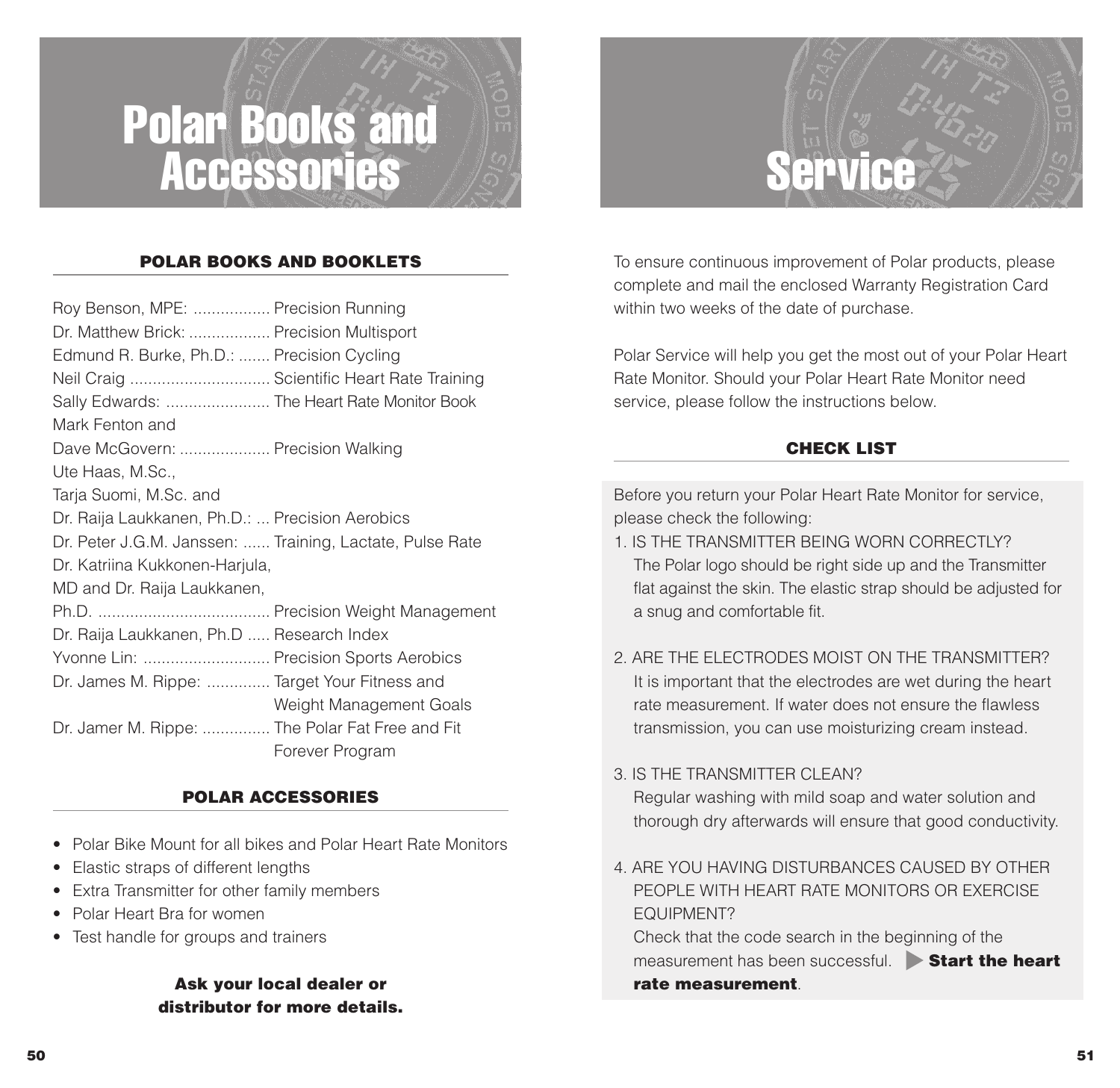#### **SENDING INSTRUCTIONS**

- 1. Pack the product carefully to avoid further damage.
- 2. Include all the parts of the Polar Heart Rate Monitor. A full periodic check will be done on the whole product.
- 3. Include proof of purchase (a receipt or its photocopy) if the product is under warranty.
- 4. Include a detailed description of the problem. Use the return sheet of the Customer Care Charter!
- 5. Include your name, return address and daytime telephone number.
- 6. Ship postage prepaid to your dealer or distributor. For contact details see the Customer Care Charter or thewarranty card.

#### **POLAR'S SERVICE PROCEDURE**

Any service is recommended to be done by an authorised Polar service personnel. Our standard test and check procedure will be performed on all Polar Heart Rate Monitors. The test includes the following elements:

#### POLAR TRANSMITTER

- 1. Visual inspection
- 2. Check of the transmission range
- 3. Check of electrode conductivity
- 4. Wash and clean if necessary

#### POLAR WRIST RECEIVER

- 1. Visual inspection
- 2. Check of battery voltage
- 3. Check and cleaning of case contacts
- 4. Re-assembly, including seal renewal if necessary
- 5. Water resistancy test
- 6. Operational test

Water resistance cannot be quaranteed after unauthorised service.

## Limited Polar Warranty

- Polar Electro Oy warrants to the original consumer/ purchaser of this heart rate monitor that the product will be free from defects in material or workmanship for one year from the date of purchase. **Please keep the receipt which is your proof of purchase!**
- Warranty does not cover receiver battery, damage due to misuse, abuse, accidents or negligence of the precautions; improper maintenance, commercial use, cracked or broken cases.
- Warranty does not cover damage or consequential damage caused by service not authorised by Polar Electro Oy.
- During the warranty period the product will be either repaired or replaced at an authorised service centre free of charge.
- For more details, please see the warranty card.

Copyright © 1997 Polar Electro Oy, FIN-90440 KEMPELE, Finland

All rights reserved. No part of this manual may be used or reproduced in any form or by any means without prior written permission of Polar Electro Oy.

Polar logotype, Polar Pacer and Polar Beat are registered trademarks of Polar Electro Oy. Polar Vantage NV, Polar XTrainer Plus, Polar Accurex Plus, Polar Protrainer XT, Polar Protrainer NV, Polar Protrainer XT, Polar Advantage Interface, Polar Precision Performance, Polar Interface Plus, Polar Training Advisor, Polar SmartEdge, Polar Fitwatch, Polar Heartwatch and Polar Favor are trademarks of Polar Electro Oy.

#### 0537

This CE marking shows compliance of this product with Directive 93/42/EEC.